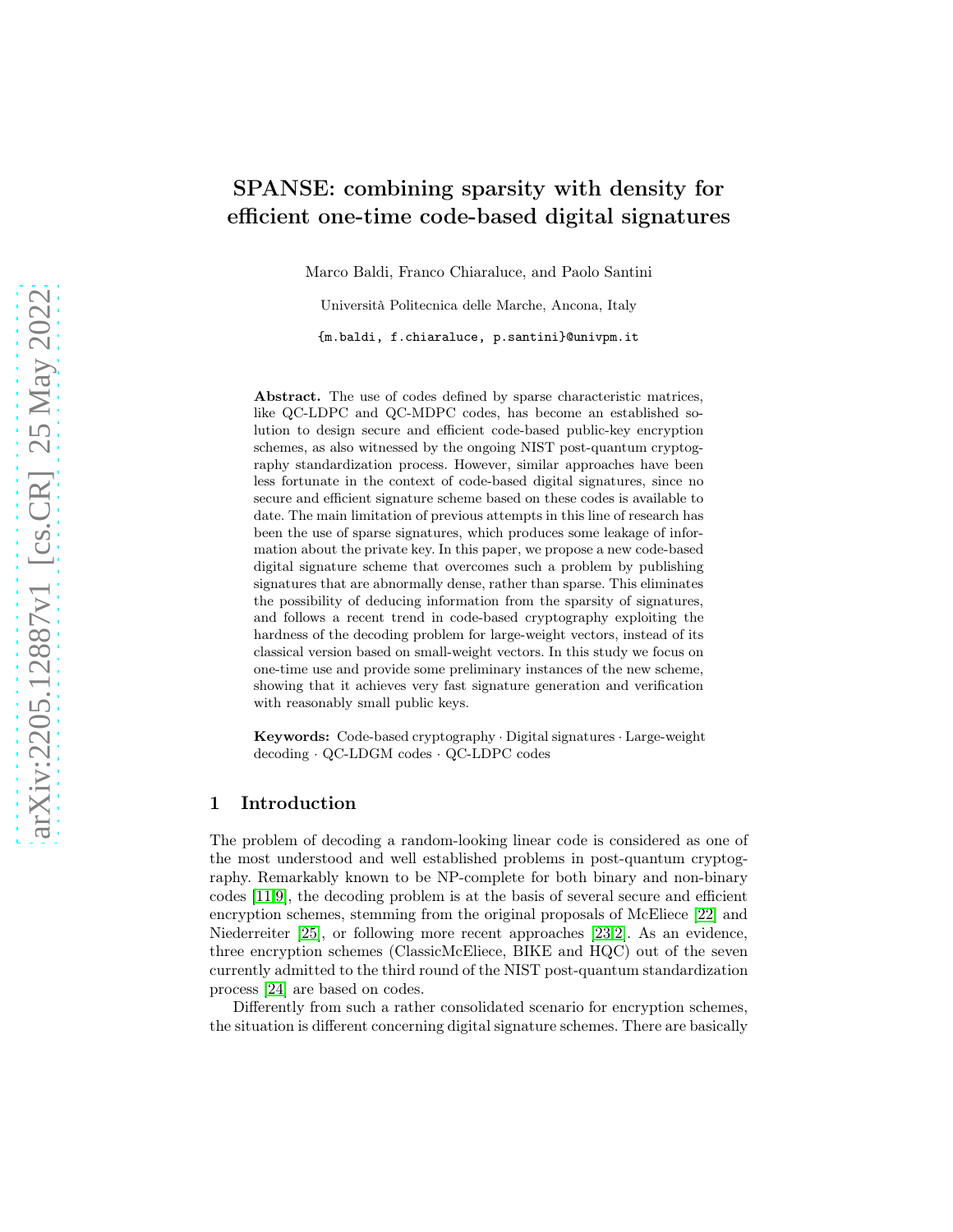two approaches to code-based digital signatures. The first one, derived from the "hash-and-sign" paradigm used for instance in RSA signatures, encounters some obstacles when applied to the code-based setting. This is due to the difficulty of randomly picking a decodable syndrome, yielding code-based schemes that are inefficient or insecure (or both). Two historical proposals along this line are CFS [\[14\]](#page-17-5) and KKS [\[20\]](#page-17-6), which however have important limitations. In fact, it is very difficult to find secure though efficient instances of the KKS scheme [\[26\]](#page-17-7). The CFS scheme is more consolidated, but requires Goppa codes with unpractical parameters yielding very large public keys. Moreover, Goppa codes with very high rate are required, which may expose the scheme to Goppa code distinguishers [\[17\]](#page-17-8). A recent important advance in this line of research is represented by the WAVE signature scheme [\[15\]](#page-17-9), which however still requires a public key size in the order of 3 megabytes for 128 bits of classical security. Interestingly, WAVE avoids previous attacks against signature schemes derived from CFS by replacing Goppa codes with some new codes with a special  $(U, U + V)$  structure and relies on the hardness of decoding large-weight vectors, instead of the classical decoding problem looking for small-weight vectors.

Other variants of CFS relying on codes different from Goppa codes have been proposed, but with less fortune. In [\[7\]](#page-16-2), a digital signature scheme based on quasi-cyclic low-density generator matrix (QC-LDGM) codes was proposed, able to achieve very efficient signature generation and verification procedures, besides compact public keys. Unfortunately, the use of sparse signatures in such a scheme turned out to produce some leakage of information concerning the private key, which lead to successful cryptanalysis [\[27\]](#page-17-10).

Opposed to the hash-and-sign paradigm used in the aforementioned signature schemes, a different approach to the design of code-based signatures is that of applying the Fiat-Shamir transform [\[18\]](#page-17-11) to an identification scheme, which has the advantage of not relying on any trapdoor for key derivation. In fact, consolidated zero-knowledge code-based identification schemes exist since a long time [\[28\]](#page-18-0), which however exhibit significant soundness errors and thus require many repetitions to achieve reasonable security levels. This results in large signature sizes when they are used for digital signatures. Subsequent variants of these schemes aim at overcoming such limitations [\[30,](#page-18-1)[13](#page-17-12)[,1](#page-16-3)[,16](#page-17-13)[,10,](#page-16-4)[8,](#page-16-5)[6](#page-16-6)[,19](#page-17-14)[,12\]](#page-17-15), although their features are still far from being comparable with those of signature schemes relying on other mathematical objects, such as lattices [\[21\]](#page-17-16).

### 1.1 Our contribution

We propose SPANSE, an evolution of the code-based signature scheme proposed in [\[7\]](#page-16-2), following the hash-and-sign paradigm, with the aim of overcoming its main limitations and providing a new secure and efficient signature scheme based on a code-based trapdoor. The main innovations over [\[7\]](#page-16-2) are as follows:

- 1. Codes and vectors are defined over  $\mathbb{F}_q$ , with  $q > 2$  being a prime, while in [\[7\]](#page-16-2) they were binary.
- 2. The transformation matrix  $S$  was sparse in [\[7\]](#page-16-2), while it is chosen to be dense in the new scheme, with entries from a subset of the underlying finite field.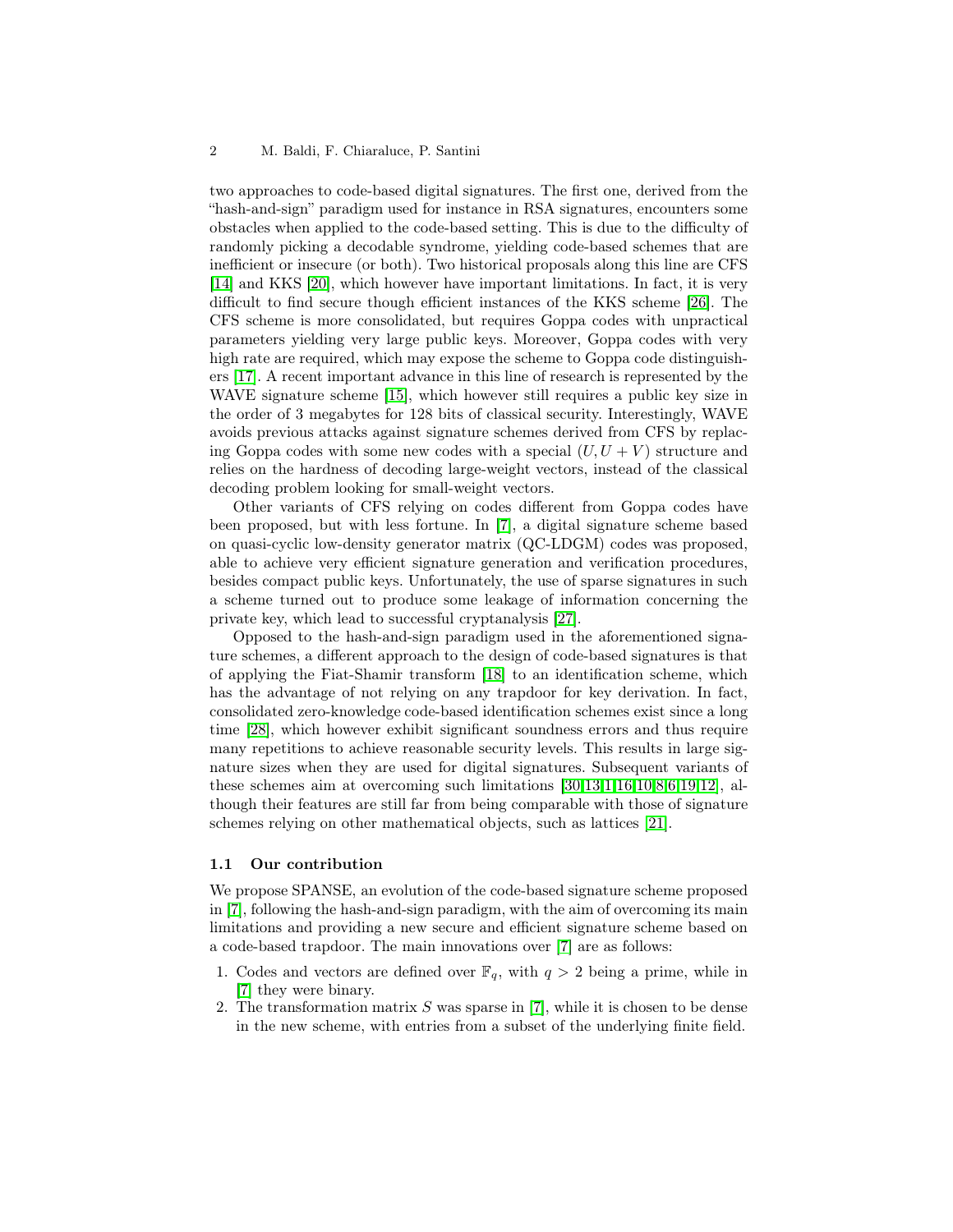- 3. A transformation matrix Q was needed in [\[7\]](#page-16-2) to hide the sparse nature of the other two secret matrices  $(H \text{ and } S)$ , while it is no longer required in the new scheme, owing to the dense nature of S. For this reason, the matrix Q is replaced with a simple permutation matrix P.
- 4. The generated signatures were sparse in [\[7\]](#page-16-2), while they are dense and free of zero entries in the new scheme.

The above modifications allow avoiding attacks exploiting sparsity of signatures, which are no longer sparse, and make the scheme security rely on the hardness of decoding large-weight vectors instead of low-weight ones. Still, some tuning of the overall statistical distribution of produced signatures will be needed in order to make it indistinguishable from a random distribution when long-term keys are used. This, however, is left for future investigations, while in this paper we only focus on one-time keys. The public matrices in SPANSE still have a product structure like those used in the LEDA cryptosystems [\[4](#page-16-7)[,5\]](#page-16-8). However, the dense nature of the multiplied matrices avoids the existence of weak keys like those identified in [\[3\]](#page-16-9). Codes in quasi-cyclic (QC) form like in [\[7\]](#page-16-2) are used in the scheme we propose, and allow achieving public keys of reasonable size (in the order of 2 megabytes for 128 bits of classical security). Such a public key size may be further reduced by increasing the circulant block size, which we keep very limited in this preliminary study.

One important advantage of the new scheme stemming from [\[7\]](#page-16-2) is that it exploits a straightforward decoding procedure, which makes signature generation, besides signature verification, very efficient from the computational standpoint. This is a favourable aspect with respect to alternative code-based schemes resorting to classical decoding algorithms like WAVE, which uses a modified Prange decoder exploiting the  $(U, U + V)$  code structure resulting in a signature generation complexity of order  $O(\lambda^3)$ , where  $\lambda$  is the security level. Notice that, in the one-time case we consider, the running time of our algorithm is dominated by the key generation procedure, which is still of order  $O(\lambda^3)$ , while signature generation has complexity reduced to order  $O(\lambda^2)$ . However, even in the one-time case, key generation can be performed offline, so that its complexity is somewhat less important than the signature generation complexity. Moreover, in the multiple-time case using long-term keys, the signature generation complexity is definitely more important than the key generation complexity.

As anticipated, in this work we focus on one-time use of the new scheme and show that it is secure against known attacks. The study of multiple-time use, which will likely require the introduction of a final rejection sampling stage to avoid statistical attacks against long-term keys, is left as a future work.

# 2 Preliminaries

In this section we introduce the notation we will use throughout the paper and recall some basic notions concerning code-based cryptography.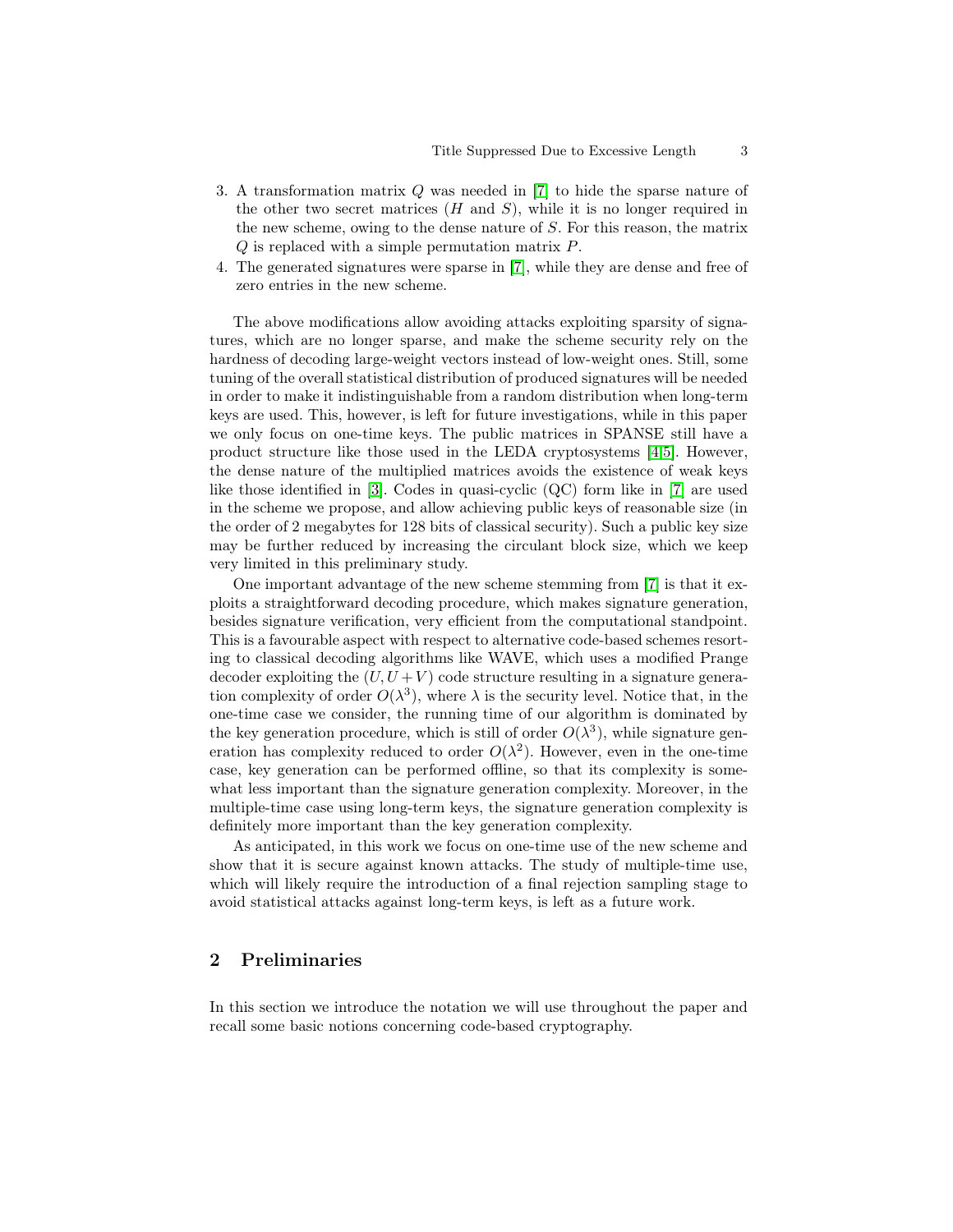#### 2.1 Linear codes

Let  $\mathbb{F}_q$  denote the Galois field of order q and let  $\mathbb{F}_q^n$  denote the n-dimensional vector space defined on  $\mathbb{F}_q$ . A linear block code with length n and dimension k, denoted as  $\mathcal{C}(n,k)$ , is a linear subspace of dimension k of the vector space  $\mathbb{F}_q^n$  formed by *n*-tuples defined over  $\mathbb{F}_q$ . An encoding for the code C is a map  $\mathbb{F}_q^k \mapsto \mathbb{F}_q^n$  that creates a unique association between any k-tuple (or information word) u and an *n*-tuple (or codeword) c belonging to the code  $\mathcal{C}$ . Decoding instead starts from a version of c corrupted by an error vector  $e, \hat{c} = c + e$ , and aims at recovering  $c$  and  $e$ .

For any linear block code  $\mathcal{C}(n, k)$ , any set of k linearly independent codewords  ${g_0, g_1, \ldots g_{k-1}}$  forms a basis of the codeword space, such that any codeword  $c =$  $[c_0, c_1, \ldots, c_{n-1}]$  can be expressed as a linear combination of the basis vectors:

$$
c = u_0 g_0 + u_1 g_1 + \ldots + u_{k-1} g_{k-1}.
$$
\n<sup>(1)</sup>

The coefficients  $u_i$  are taken from the information vector  $u = [u_0, u_1, \ldots, u_{k-1}],$ such that encoding of u into c simply corresponds to the matrix operation  $c =$  $uG$ , with

$$
G = \begin{bmatrix} g_0 \\ g_1 \\ \vdots \\ g_{k-1} \end{bmatrix}
$$
 (2)

being a  $k \times n$  matrix known as *generator matrix* of the code  $\mathcal{C}(n, k)$ .

Any k linearly independent codewords can be selected to form G, therefore any code can be provided with as many encodings as the overall number of possible generator matrices. Encoding is said to be systematic if every codeword contains the information vector it is associated with.

A conventional form of systematic encoding is that in which each codeword is obtained by appending  $r = n - k$  redundancy symbols to its corresponding k-symbol information word, that is

$$
c = [u_0, u_1, \dots, u_{k-1} | t_0, t_1, \dots, t_{r-1}]
$$
\n(3)

It follows that the associated generator matrix  $G$  can be written as

$$
G = [I_k | P] \tag{4}
$$

where  $I_k$  denotes the  $k \times k$  identity matrix and P is a  $k \times r$  general matrix.

Let us consider the orthogonal complement  $\Gamma^{\perp}$  of the set of codewords  $\Gamma$ . Its dimension is

$$
r = \dim\left(\Gamma^{\perp}\right) = n - \dim\left(\Gamma\right) = n - k. \tag{5}
$$

Given r linearly independent n-symbol vectors  $\{h_0, \ldots, h_{r-1}\}$  belonging to  $\Gamma^{\perp}$ , a basis of  $\Gamma^{\perp}$  is simply obtained as

$$
H = \begin{bmatrix} h_0 \\ h_1 \\ \vdots \\ h_{r-1} \end{bmatrix} \tag{6}
$$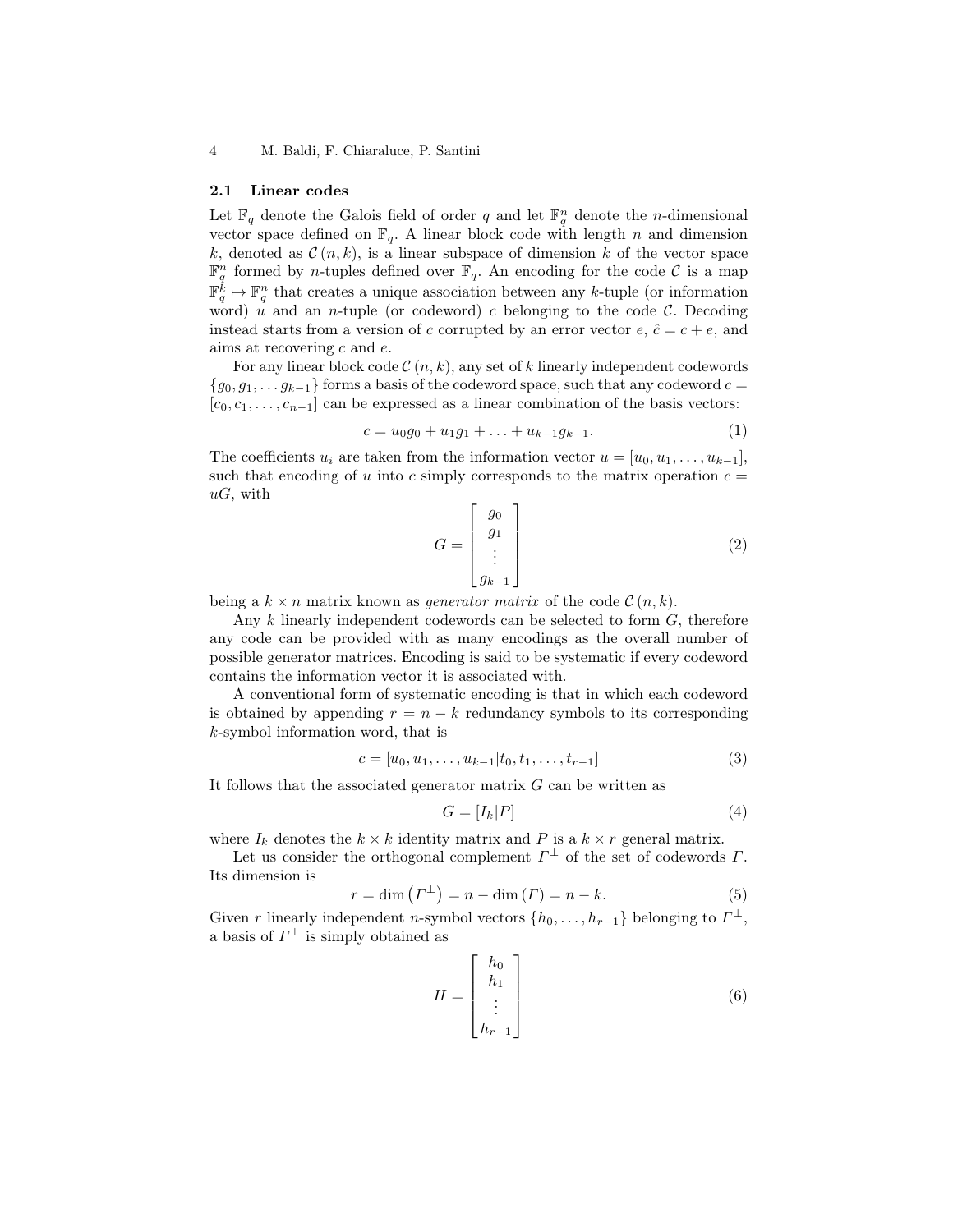and  $\Gamma =$  Null  $\{H\}$ . The matrix H is known as a parity-check matrix of the code  $\mathcal{C}(n,k)$  and every codeword  $c \in \Gamma$  must verify

$$
Hc^T = 0_{r \times 1} \tag{7}
$$

where  $0_{r\times 1}$  represents the  $r \times 1$  all-zero vector. For any n-symbol vector  $x \in \mathbb{F}_q^n$ , the  $r \times 1$  vector  $s = Hx^T$  is denoted as the *syndrome* of x through H. It follows that a codeword belonging to  $\mathcal C$  has an all-zero syndrome through  $H$ .

# 2.2 QC-LDGM codes

A linear block code is said to be low-density generator matrix (LDGM) if at least one of its generator matrices is sparse, i.e., has a fraction of non-zero entries  $\ll 1/2$ . SPANSE uses a secret LDGM code with length n and dimension k, characterized by a generator matrix that is sparse and has non-zero entries taking small values (only 1, as a special case). The rows of  $G$  have Hamming weight  $w_q \ll n$ . Due to their sparse nature, it is very likely that, by summing two or more rows of the generator matrix of an LDGM code, a vector with Hamming weight  $>w_q$  is obtained. If the linear combination of any group of rows of G yields a codeword with weight greater than or equal to  $w<sub>g</sub>$ , then the LDGM code has minimum distance  $w_q$ .

The special class of LDGM codes used in SPANSE is that of QC-LDGM codes, having generator and parity-check matrices formed by circulant bocks with size  $p \times p$ ,  $p \in [2; r]$ . As already known, using matrices in this form allows reducing the memory needed to store them, and hence the public key size. In fact, a QC code is defined as a linear block code with dimension  $k = p \cdot k_0$  and length  $n = p \cdot n_0$ , in which each cyclic shift of a codeword by  $n_0$  symbols results in another valid codeword [\[29\]](#page-18-2). From the definition of QC codes it follows that the characteristic matrices of these codes can be written as formed by circulant blocks of the type:

$$
A = \begin{bmatrix} a_0 & a_1 & a_2 & \cdots & a_{p-1} \\ a_{p-1} & a_0 & a_1 & \cdots & a_{p-2} \\ a_{p-2} & a_{p-1} & a_0 & \cdots & a_{p-3} \\ \vdots & \vdots & \vdots & \ddots & \vdots \\ a_1 & a_2 & a_3 & \cdots & a_0 \end{bmatrix} . \tag{8}
$$

It is then evident that any circulant matrix can be fully described by just one of its rows or columns. The set of  $p \times p$  circulant matrices with entries from  $\mathbb{F}_q$ forms a ring under the standard operations of matrix addition and multiplication over  $\mathbb{F}_q$ . The zero element is the all-zero matrix, and the identity element is the  $p \times p$  identity matrix. If we consider the algebra of polynomials mod  $(x^p - 1)$  over  $\mathbb{F}_q$ ,  $\mathbb{F}_q[x]/\langle x^p + 1 \rangle$ , the following map is an isomorphism between this algebra and that of  $p \times p$  circulant matrices over  $\mathbb{F}_q$ :

<span id="page-4-0"></span>
$$
A \leftrightarrow a(x) = \sum_{i=0}^{p-1} a_i \cdot x^i.
$$
 (9)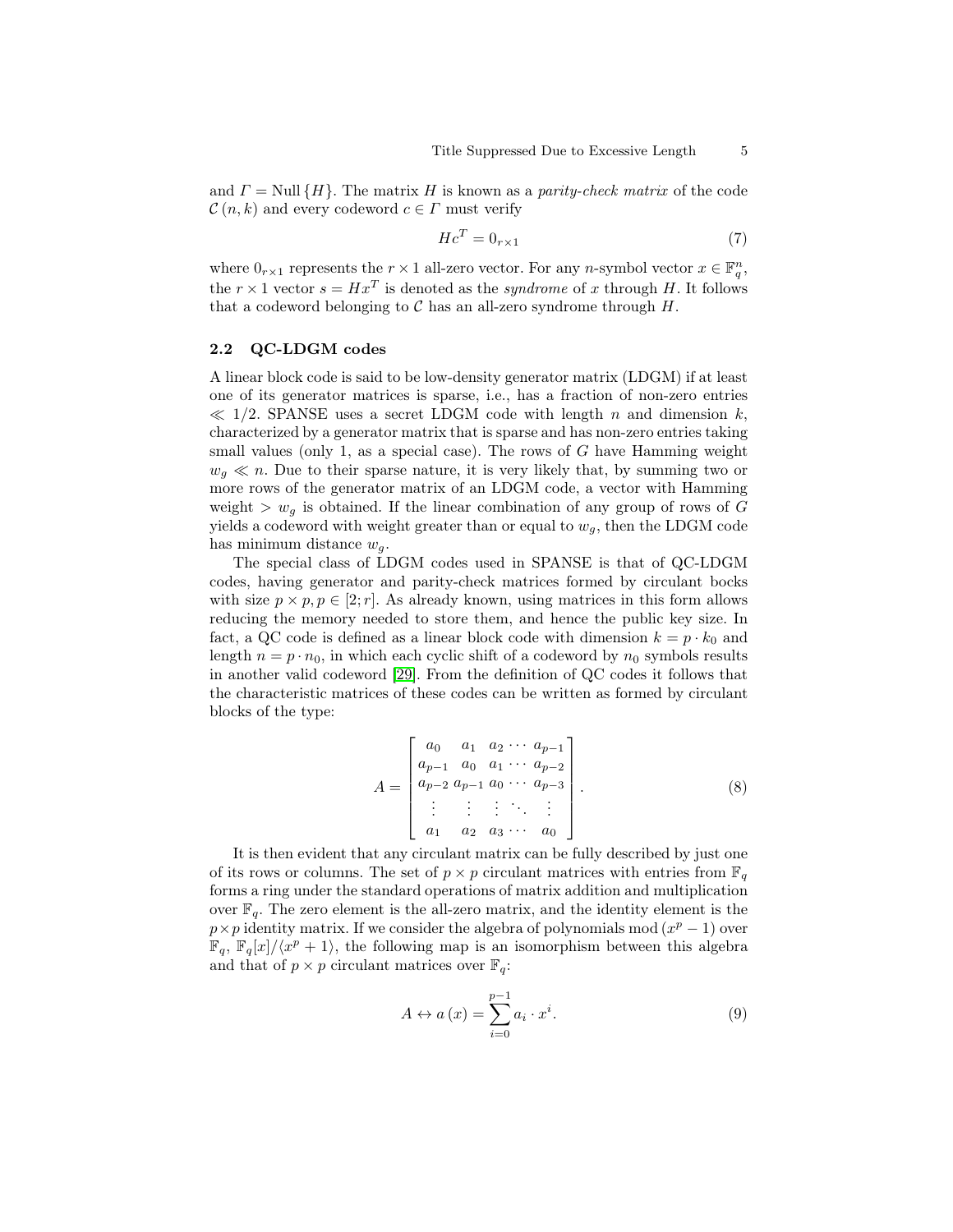According to [\(9\)](#page-4-0), any circulant matrix is associated to a polynomial in the variable x having coefficients over  $\mathbb{F}_q$  which coincide with the entries in the first row of the matrix:

$$
a(x) = a_0 + a_1x + a_2x^2 + a_3x^3 + \dots + a_{p-1}x^{p-1}.
$$
 (10)

Similarly, the all-zero circulant matrix corresponds to the null polynomial and the identity matrix to the unitary polynomial.

As it will be described next, the main part of the secret key of SPANSE is formed by a QC-LDGM code described through its  $k \times n$  generator matrix G and  $r \times n$  parity-check matrix H. The values of n, k and r are all multiples of the circulant block size p.

For a QC-LDGM code, the generator matrix  $G$  takes the following general form

<span id="page-5-0"></span>
$$
G = \begin{bmatrix} G_{0,0} & G_{0,1} & G_{0,2} & \dots & G_{0,n_0-1} \\ G_{1,0} & G_{1,1} & G_{1,2} & \dots & G_{1,n_0-1} \\ G_{2,0} & G_{2,1} & G_{2,2} & \dots & G_{2,n_0-1} \\ \vdots & \vdots & \vdots & \ddots & \vdots \\ G_{k_0-1,0} & G_{k_0-1,1} & G_{k_0-1,2} & \dots & G_{k_0-1,n_0-1} \end{bmatrix},
$$
(11)

where each  $G_{i,j}$  is a sparse circulant matrix or a null matrix with size  $p \times p$ . Hence, in this case the code length, dimension and redundancy are  $n = n_0 p$ ,  $k = k_0p$  and  $r = (n_0 - k_0)p = r_0p$ , respectively. Since a circulant matrix is defined by one of its rows (conventionally the first), storing a matrix in the form [\(11\)](#page-5-0) requires  $k_0n_0p$  symbols, yielding a reduction by a factor p with respect to a matrix with a general form.

An important feature of the LDGM codes used in SPANSE is that it is easy to obtain a random codeword  $c$  belonging to the code and having weight approximately equal to a fixed, small value  $w_c$ . Let us suppose, for simplicity, that  $w_c$  is an integer multiple of  $w_g$ . Since the rows of G are sparse, it is very likely that, by summing a small number of rows, the Hamming weight of the resulting vector is about the sum of their Hamming weights. Hence, by summing  $\frac{w_c}{w_g}$  rows of G, chosen at random, we get a random codeword with Hamming weight about  $w_c$ . It follows that the number of random codewords with weight close to  $w_c$  can be roughly estimated as

$$
A_{w_c} \approx \left(\frac{k}{w_q}\right). \tag{12}
$$

# 3 Dense code-based signatures

SPANSE inherits the setting for the generation of sparse code-based signatures introduced in [\[7\]](#page-16-2), with the main difference that the structure of the matrix  $S$  is changed to obtain dense signatures intead of sparse ones.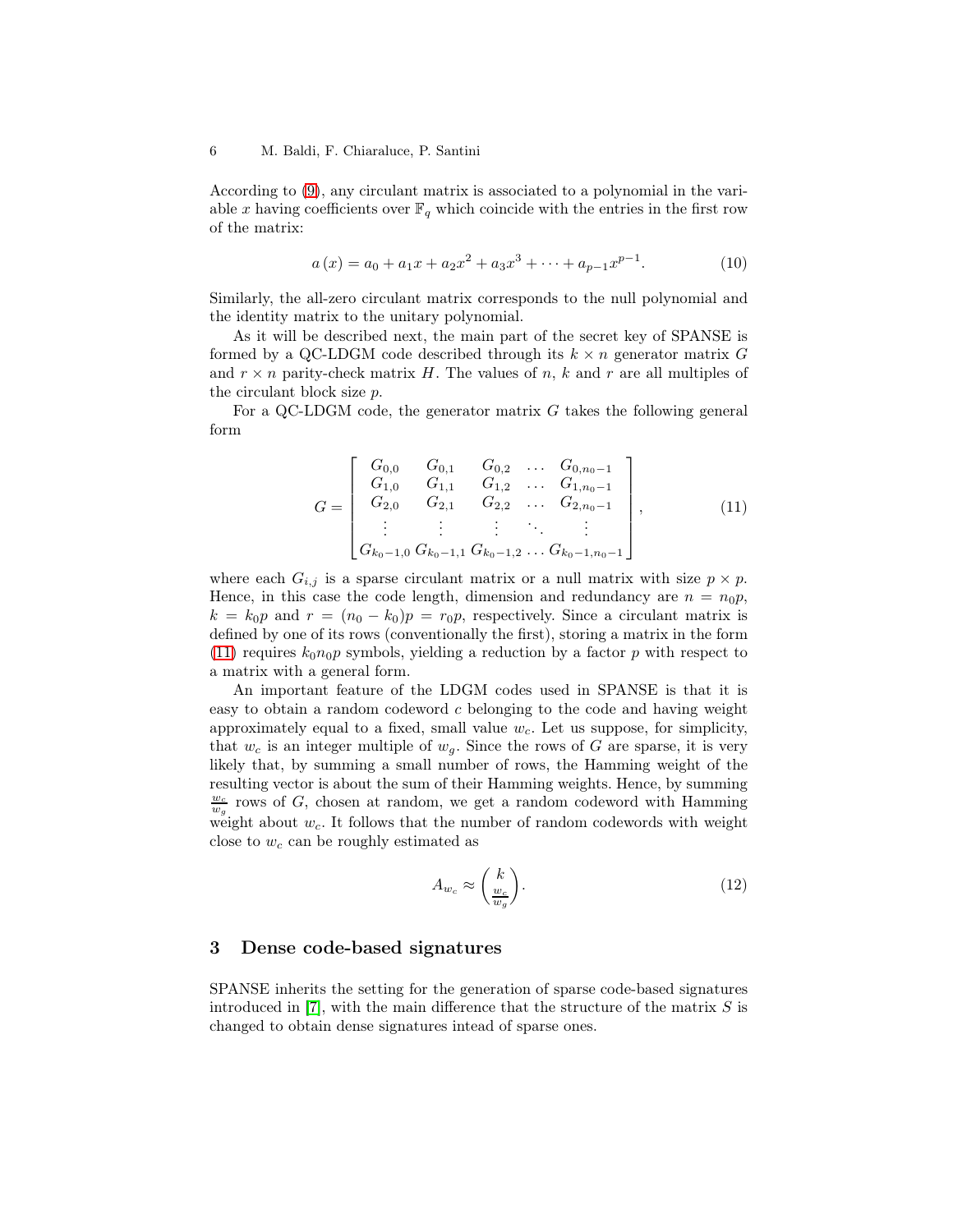As in [\[7\]](#page-16-2), two public functions are fixed beforehand: a hash function  $\mathcal{H}$  and a function  $\mathcal{F}_{\Theta}$  that converts the output vector of H into a sparse binary vector s with length r and weight  $w \leq r$ . Note that, by sparse, we here refer to a vector taking values in  $\{0,1\} \subseteq \mathbb{F}_q$ . The vector s is a public binary syndrome vector resulting from the signature generation procedure. The output of  $\mathcal{F}_{\Theta}$  is uniformly distributed and depends on a parameter  $\Theta$ , which is chosen for each message to be signed and is made public by the signer. The choice of  $\mathcal{F}_{\Theta}$  is discussed in Section [3.2.](#page-6-0)

### 3.1 Key generation

A first component of the secret key of SPANSE is a secret QC-LDGM code having a generator matrix of the type [\(11\)](#page-5-0). The overall row weight of the generator matrix G of the secret code used in SPANSE is equal to  $w_q$ . A SPANSE key pair is generated according to the following steps.

- 1. The signer randomly chooses a secret QC-LDGM code with length  $n = n_0p$ and dimension  $k = k_0 p$ , having a generator matrix G in the form [\(11\)](#page-5-0), with row weight  $w_g$ , and from G computes a systematic parity-check matrix H for the same code. Note that G is binary as well, i.e., takes values in  $\{0,1\} \subseteq \mathbb{F}_q$ .
- 2. Differently from [\[7\]](#page-16-2), where the two secret matrices Q and S were used, in SPANSE the signer chooses two different secret matrices,  $P$  and  $S$ , still in  $QC$ form: an  $r \times r$  secret permutation matrix P and an  $n \times n$  matrix S with entries  $\in \mathbb{F}_q$ . Having S defined over  $\mathbb{F}_q$  is another important difference of SPANSE with respect to  $[7]$ . In fact, in  $[7]$  the matrix S was sparse (besides QC). In SPANSE, instead, S is still in QC form but it is dense, with a different constraint of having small-valued entries taken from  $\mathbb{F}_q$ . Let us denote as  $d_i$ the fraction of entries equal to  $i, i = 0, 1, 2, \ldots, q-1$ , in each row of S. Then, we define

$$
d(x) = \sum_{i=0}^{q-1} d_i x^i,
$$
\n(13)

with  $\sum_{i=0}^{q-1} d_i = 1$  as the polynomial describing the density of the symbols of  $\mathbb{F}_q$  in each row of S. As we will see next, the polynomials used in SPANSE as  $d(x)$  are characterized by large values of  $d_i$  for small values of i, and small or zero values of  $d_i$  for large values of i. For brevity, we say that such polynomials are zero-concentrated. Note that this does not mean that S is sparse. In fact, as we will see next, the overall density of non-zero entries in S can easily be in the order of  $50\%$ . The matrix Q used in [\[7\]](#page-16-2), instead, is no longer needed in SPANSE because of the dense nature of S, and is replaced with a simple permutation matrix  $P$ .

3. The private key is  $\{P, G, S\}$  and the public key is obtained as  $H' = P^{-1}$ .  $H \cdot S^{-1}$ .

### <span id="page-6-0"></span>3.2 Signature generation

In SPANSE, the signature of a message  $(m)$  is computed as follows.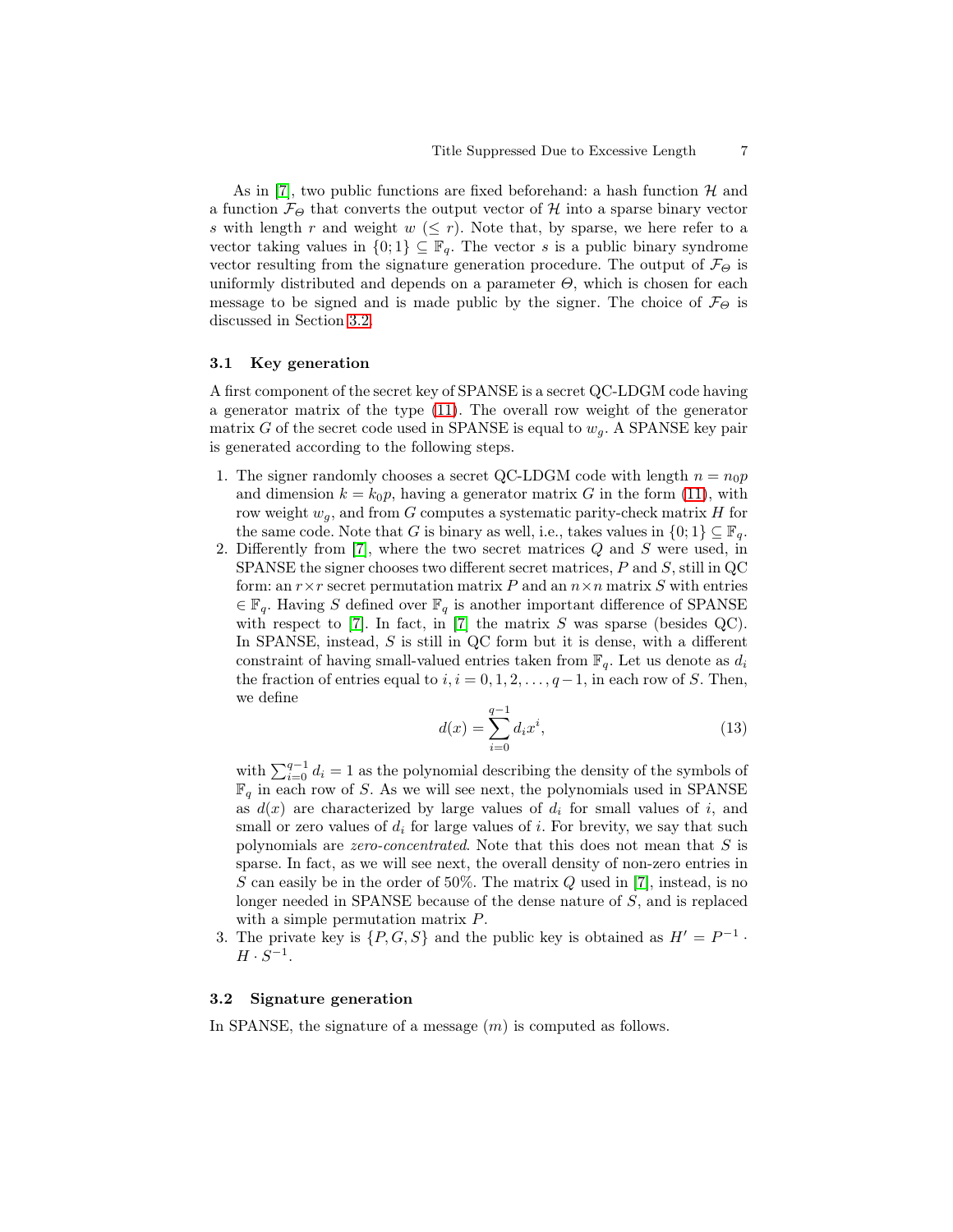- 1. The signer computes  $h = \mathcal{H}(m)$  and  $s = \mathcal{F}_{\Theta}(h)$ . The parameter  $\Theta$  is chosen at random if statistical signatures are desired, otherwise it is fixed or computed as a one-way function of the message  $m$  if deterministic signatures are desired. The chosen value  $\Theta^*$  is published along with the signature.
- 2. The signer computes the permuted syndrome  $s' = Ps$ . Then, being provided with the systematic parity-check matrix  $H$  corresponding to the secret generator matrix  $G$ , the signer computes a sparse error vector  $e$  having syndrome  $s'$  through H. Due to the systematic form of H, e is easily obtained as  $e = [0_{1 \times k} | s^{\prime T}]$ , where  $0_{1 \times k}$  is an all-zero row vector of length k.
- 3. The signer selects a random weight- $w_c$  codeword c belonging to the secret QC-LDGM code and computes the signature of m as  $\sigma = (e+c) \cdot S^T$ . If  $\sigma$ has one or more zero entries, the signer chooses another random codeword c and tries again, until  $\sigma$  is free of zero entries.
- 4. The message m, the associated parameter  $\Theta^*$  and the signature  $\sigma$  are then published.

An important parameter for any digital signature scheme is the total number of different signatures. In SPANSE, a different signature corresponds to a different r-bit vector s, having weight w and values in  $\{0, 1\}$ , so the total number of different signatures is

$$
N_s = \binom{r}{w}.\tag{14}
$$

### 3.3 Signature verification

Signature verification in SPANSE is performed as follows.

- 1. The verifier checks that  $\sigma$  is free of zero entries. If such a check fails, the signature is discarded.
- 2. Otherwise, the verifier computes  $s^* = \mathcal{F}_{\Theta^*}(\mathcal{H}(m))$  and checks that  $s^*$  has weight w. If such a check fails, the signature is discarded.
- 3. Otherwise, the verifier computes  $H' \cdot \sigma^T = P^{-1} \cdot H \cdot S^{-1} \cdot S \cdot (e^T + c^T) =$  $P^{-1} \cdot H \cdot (e^T + c^T) = P^{-1} \cdot H \cdot e^T = P^{-1} \cdot s' = s$  and compares it with  $s^*$ .
- 4. If  $s = s^*$  the signature is accepted; otherwise, it is discarded.

# 4 Security analysis

As anticipated, in this work we study the security of SPANSE under the simplifying assumption of one-time use, which is a necessary condition for a possible multiple-time use. Since secure instances of SPANSE in the one-time case can easily be identified, as it will be shown next, the possible extension to multipletime use will be the object of future works.

As a preliminary observation, we note that SPANSE lays its foundations on the scheme introduced in [\[7\]](#page-16-2), with the crucial difference that attacks exploiting the sparsity of signatures are intrinsically avoided. Among these, support decomposition attacks described in [\[7\]](#page-16-2) are the most dangerous ones, and are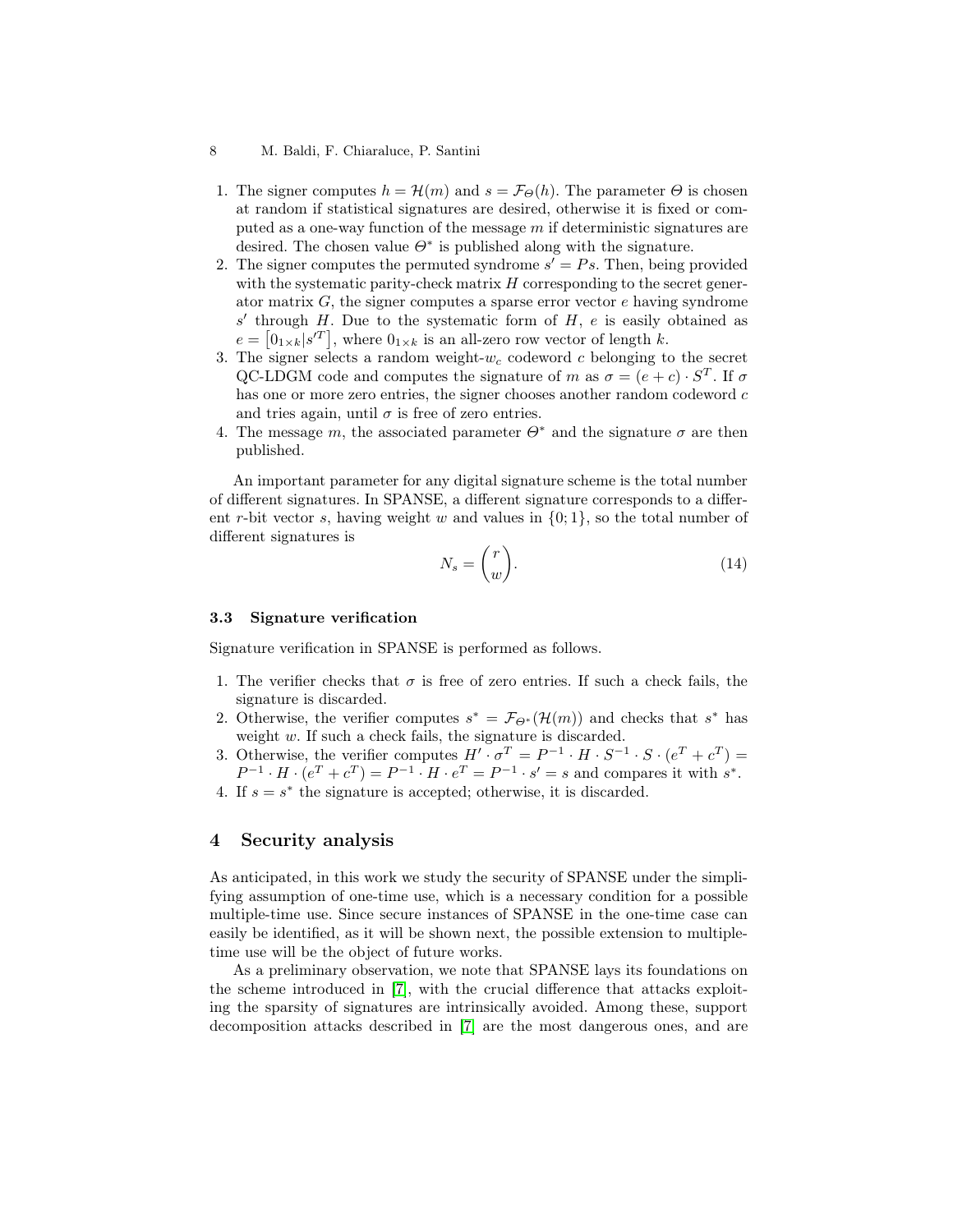actually avoided in SPANSE by resorting to dense signatures. The other attacks described in [\[7\]](#page-16-2) are still feasible, at least in principle, but their complexity remains exponential in the key size and can be easily rendered very large, as we will show next.

### 4.1 Attacks based on decoding large-weight vectors

Opposed to the system proposed in [\[7\]](#page-16-2), which is based on the hardness of the classical decoding problem for low-weight vectors, the security of SPANSE relies on the difficulty of finding large-weight vectors through decoding of general codes. In fact, general decoding algorithms could be used to:

- mount key recovery attacks based on retrieving the rows of the dense generator matrix of the public code  $G' = GS^T$ , from which an attacker could try to recover the two secret matrices G and S, or
- mount forgery attacks by searching for a dense vector  $\sigma_f$  corresponding to a given syndrome  $s$  through the public parity-check matrix  $H'$ .

In both these cases, an attacker should be able to find a vector free of zero entries<sup>[1](#page-8-0)</sup> that corresponds to a given syndrome (the all-zero vector for a key recovery attack and s for a forgery attack) through the public parity-check matrix H′ . By using brute force, the probability of success for the attacker is easily computed as the fraction of valid vectors for each syndrome, that is,

$$
p_{BF} = \frac{(q-1)^n}{q^n q^r}.\tag{15}
$$

For example, by considering  $n = 15000$  and  $q = 127$ , we have that  $\left(\frac{q-1}{q}\right)$  $\big)^n$  <  $2^{-170}$ , which clearly highlights the unfeasibility of signature forgery attacks through brute force, even if the term  $q^r$  is neglected.

So, as in WAVE, the security of our scheme relies on the hardness of decoding a given syndrome into a large-weight vector. Differently from WAVE, however, we require signatures to have maximum weight. A similar condition can also be imposed on the rows of the public code generator matrix  $G' = GS^T$ , as can be easily shown. Obtaining vectors of full density is made easy in SPANSE by combining together sparsity and density in vector-matrix products. Let us focus on signatures, but a similar reasoning also applies to the computation of  $G' = G S^{T}$ . Generating signatures free of zero entries is made easy in SPANSE by the sparse nature of the vector  $e + c$  combined with the dense and zeroconcentrated nature of S. To show this, let us consider  $\mathbb{F}_q$  with q being a prime and let us drop the modulo operation, considering for the moment that the operations are performed on the full set of integers. The dense nature of S makes the probability that any entry of the signature computed as  $(e+c)S<sup>T</sup>$  is exactly equal to zero negligible. Furthermore, the sparse nature of  $e+c$  together with the

<span id="page-8-0"></span><sup>&</sup>lt;sup>1</sup> Note that, more generally, one may require vectors to have weight larger than some threshold value (which should be  $\geq \frac{q-1}{q}n$ ).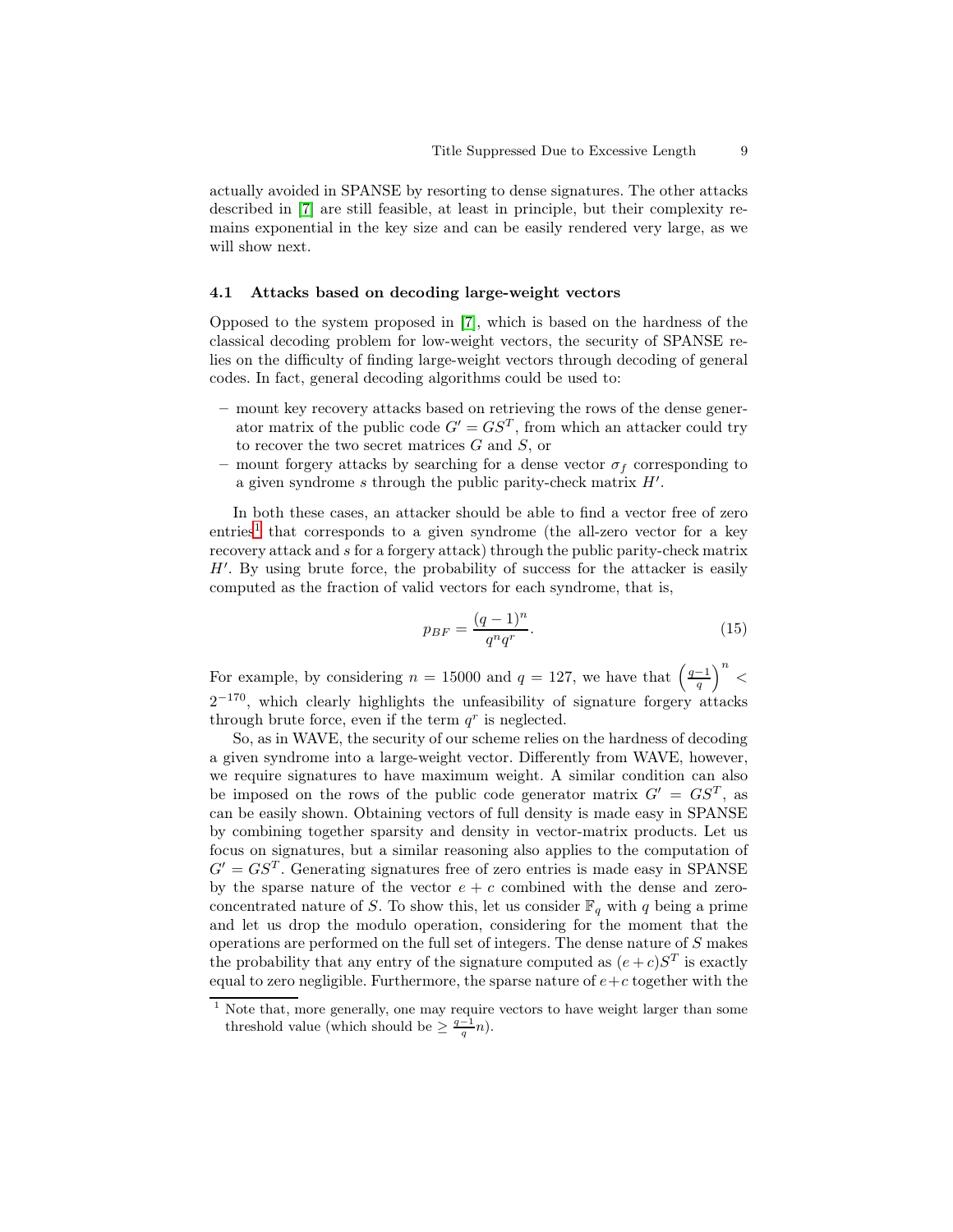zero-concentrated nature of S allow making the probability that any signature entry overcomes  $q-1$  arbitrary small, or even null. Based on these considerations, when we restore the modulo operation we obtain that the probability of having a zero entry over  $\mathbb{F}_q$  is negligible or even null. This motivates the fact that generating signatures free of zero entries is easy for the signer. Nevertheless, generating valid signatures may require some rejection sampling, depending on the choice of  $d(x)$ . However, we show that when proper parameters are chosen, the number of needed attempts is very small.

**The PGE+SS framework** In [\[15\]](#page-17-9) the authors study the so-called  $PGE+SS$ framework to solve the large-weight vector decoding problem over the ternary finite field (i.e., for  $q = 3$ ). Their algorithm works by first applying Partial Gaussian Elimination (PGE) to reduce to a smaller instance, which is then solved through techniques inherited from the Subset Sum (SS) framework. We extend the approach in [\[15\]](#page-17-9) to the setting of interest for SPANSE, that is, considering vectors with entries over  $\mathbb{F}_q$  with  $q > 3$  and full (or very large) density. Starting from  $s$  and  $H$ , a PGE can first be used to obtain

$$
H' = \begin{bmatrix} A \in \mathbb{F}_q^{(r-u)\times(n-u)} & 0_{(r-u)\times u} \in \mathbb{F}_q^{(r-u)\times u} \\ B \in \mathbb{F}_q^{u\times(n-u)} & I_u \in \mathbb{F}_q^{u\times u} \end{bmatrix},
$$
(16)

where  $u = \varphi n$  with  $0 < \varphi < r = (1 - R)n$ . We apply the same transformation to the syndrome s, obtaining  $s' = [s_A, s_B]$ , where  $s_A$  has length  $r - u$  and  $s_B$  has length u. Let  $e = [e_A, e_B]$  such that  $He^T = s$ . Then, we obtain

$$
\begin{cases}\nA e_A^T = s_A, \\
e_B^T = s_B - B e_A^T.\n\end{cases}
$$
\n(17)

To solve the above system, one first finds  $e_A$  and then uses it to compute the corresponding  $e_B$ . Since both  $e_A$  and  $e_B$  must have full weight, we have that A and  $s_A$  represent the input parity-check matrix and syndrome for another large weight decoding instance, with length  $n' = n - u = (1 - \varphi)n$  and redundancy  $r' = r - u = (1 - R - \varphi)n$ . We refer to it as the *small instance* and use a SS solver to find solutions, i.e., candidates for  $e_A$ .

As in [\[15\]](#page-17-9), we consider here the application of a tree merging structure, in which we start from  $2^b$  lists and then pairwise merge them until we are left with a final list of solutions. Each list if populated with L vectors of length  $n'2^{-b}$  and full Hamming weight  $n'2^{-b}$ . Due to lack of space, we do not report here the full details of the algorithm, but it can be easily seen that it is a simple generalization of the technique described in [\[15\]](#page-17-9). Its operating principle is exemplified in Figure [1](#page-10-0) for the case of  $b = 3$ .

We consider  $L = 2^{\nu n'}$  and, as in [\[15\]](#page-17-9), focus on the use of the so-called amortized lists: in each merge we desire output lists having the same (average) size of the input ones. In other words, given that we start from lists of size  $L$ , we want to always have lists of the same average size. This is achieved if, in the first b – 1 levels, one always merges on  $\ell = \frac{\nu n'}{\log_2(q)}$  positions.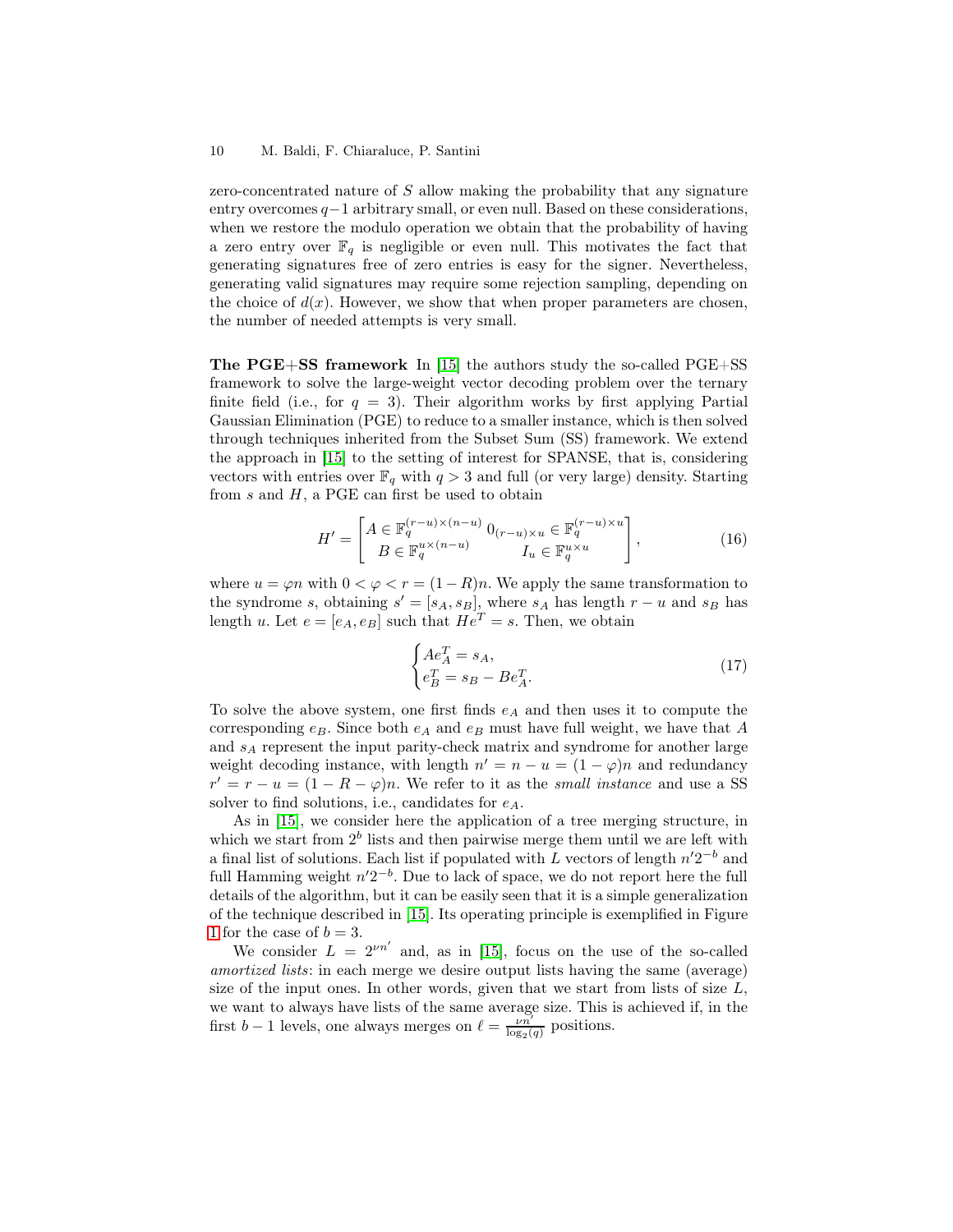

<span id="page-10-0"></span>Fig. 1. Example of the algorithm to solve the small instance, for the case of  $b = 3$ .

The list which is produced as the output of the last level contains the solutions to the problem; note that its average size can be estimated as

$$
N' = 2^{2\nu n' - (r' - (b-1)\ell) \log_2(q)}
$$
  
=  $2^{\nu(b+1)n' - r' \log_2(q)}$   
=  $2^{((b+1)\nu - (1-R') \log_2(q))n'}$   
=  $2^{((b+1)\nu - (1-R') \log_2(q))(1-\varphi)n}$   
=  $2^{\rho(b,\nu,\varphi)n}$ , (18)

where  $R' = 1 - \frac{r'}{n'} = \frac{R}{1-\varphi}$ . When constructing the initial lists, we also have the constraint that it must be  $2^{\nu n'} \leq (q-1)^{n'2^{-b}}$ , from which we obtain

$$
\nu \le 2^{-b} \log_2(q-1). \tag{19}
$$

Also, consider that each of the initial lists must contain at least one element, so that we also obtain the following constraint

$$
b \le \lfloor \log_2(n') \rfloor
$$
  
=  $\lfloor \log_2(n) + \log_2(1 - \varphi) \rfloor$ . (20)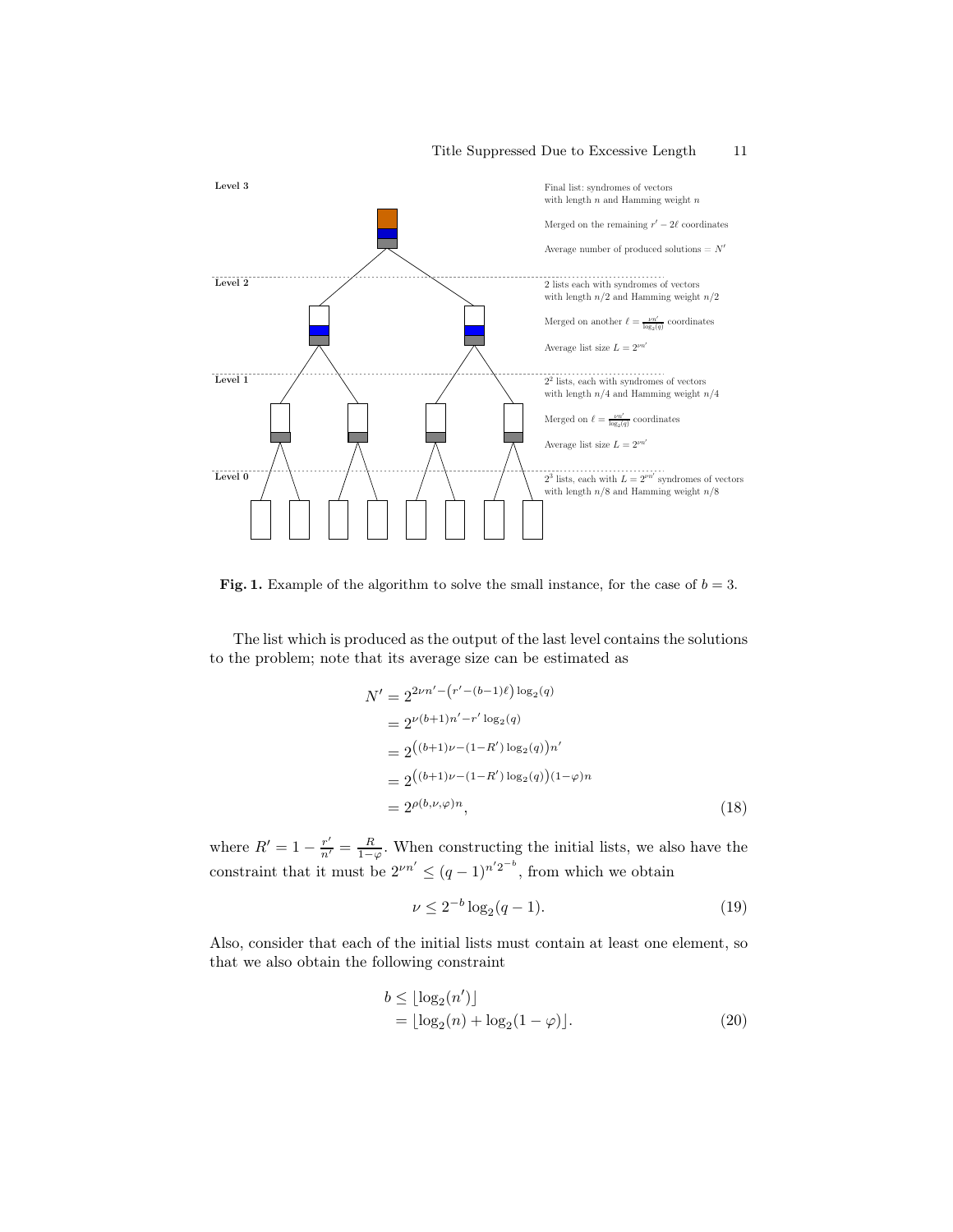Once the small instance has been solved, we use each found candidate for  $e_A$  to construct  $e_B$ . The probability that a candidate  $e_B$  is valid, i.e., that it has full weight u, can be estimated as  $\left(1 - \frac{1}{q}\right)$  $\int u = 2^{\log_2(1-1/q)\varphi n}$ , so that the probability that one iteration of the algorithm is successful is

$$
\Pr[\text{success}] = 1 - \left(1 - 2^{\log_2(1 - 1/q)\varphi n}\right)^{N'}
$$
  
\n
$$
\approx \min\left\{1 ; N'2^{\log_2(1 - 1/q)\varphi n}\right\}
$$
  
\n
$$
= \min\left\{1 ; 2^{\left(((b+1)\nu - (1-R')\log_2(q))(1-\varphi) + \varphi \log_2(1-1/q)\right)n}\right\}
$$
  
\n
$$
= \min\left\{1 ; 2^{\chi(b,\varphi)n}\right\}
$$
  
\n
$$
= 2^{n \cdot \min\{0 ; \chi(b,\varphi)\}}.
$$
\n(21)

We neglect the cost of performing PGE (since it is polynomial in  $n$ ), and consider that lists initialization and merging comes with a cost of  $L = O\left(2^{\nu n'}\right)$  $O(2^{(1-\varphi)n})$ . Testing each one of the produced N' solutions for the small instance requires  $O(N')$  operations. So, each iteration of the algorithm requires  $O(2^{\nu(1-\varphi)n}+2^{\rho(b,\nu,\varphi)n})=O(2^{n\cdot\max\{\nu(1-\varphi)\;\colon\rho(b,\nu,\varphi)\}})$  operations. Multiplying this quantity by the average number of performed iterations, that is, the reciprocal of the success probability, we obtain the following cost estimate

$$
T_{SDP} = \min_{\substack{\varphi \in \mathbb{R}, \ 0 < \varphi < 1 - R \\ b \in \mathbb{N}, \ b \le |\log_2((1 - \varphi)n)| \\ \nu \in \mathbb{R}, \ 0 < \nu < 2^{-b} \log_2(q - 1)}} \left\{ \frac{2^{\nu(1 - \varphi)n} + 2^{\rho(b, \nu, \varphi)n}}{\Pr[\text{success}]} \right\}.
$$
 (22)

Taking into account all the above considerations, it is easily seen that the time complexity of the resulting algorithm can be compactly expressed as  $2^{\alpha(\varphi,b,\nu)n}$ , where the complexity exponent is computed as

$$
\min_{\substack{\varphi \in \mathbb{R}, \ 0 < \varphi < 1 - R \\ b \in \mathbb{N}, \ b \le |\log_2((1 - \varphi)n)| \\ \nu \in \mathbb{R}, \ 0 < \nu < 2^{-b} \log_2(q - 1)}} \{ \max \{ \nu(1 - \varphi) \ ; \ \rho(b, \nu, \varphi) \} - \min \{ 0 \ ; \ \chi(b, \nu, \varphi) \} \} .
$$
\n
$$
(23)
$$

# 4.2 Decoding One Out of Many

In the Decoding One Out of Many (DOOM) setting, one has a set of syndromes  $S = \{s^{(0)}, s^{(1)}, \cdots, s^{(N-1)}\}$  and wants to find a vector e with some weight requirement and so that  $H'e^T \in \mathcal{S}$ . For the low weight SDP, it is well known that general decoding algorithms receive a speed-up of  $\sqrt{N}$ . At the best of our knowledge, the DOOM setting has not been studied for the problem of decoding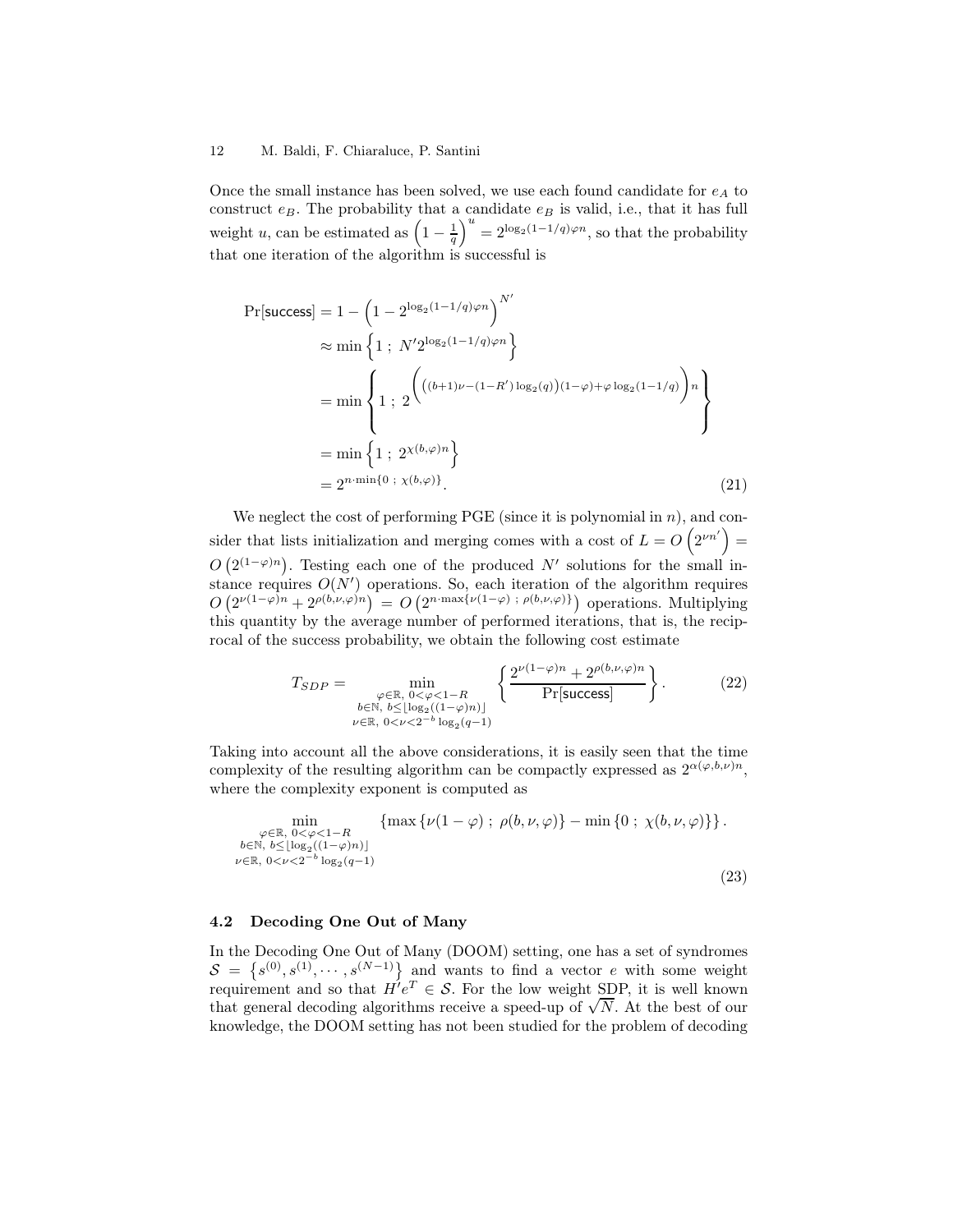vectors with large weight. However, it is likely that DOOM is easier that the standard case in which there is only one target syndrome. In the scheme in [\[7\]](#page-16-2), an attacker can construct a set  $S$  with the following strategy:

- prepare a set of N' syndromes, computed as  $\tilde{s}^{(\Theta)} = \mathcal{F}(m||\Theta)$ , where  $\Theta$  is a counter and takes values in  $\{0, 1, \cdots, N' - 1\};$
- populate S with each  $\tilde{s}^{(\Theta)}$  and all of its  $p-1$  QC shifts.

By doing this, the attacker end up with a set S of size  $N = pN'$ : clearly, solving DOOM in this case yields a valid syndrome for the message m.

In SPANSE, differently from [\[7\]](#page-16-2), the matrix  $Q$  is replaced by a permutation matrix and  $\Theta$  is no longer used for rejection sampling, thus it can be fixed as a one-way function of the message to obtain deterministic signatures. Consequently, at best, an attacker can build  $S$  by using only the QC shifts of  $s = \mathcal{F}(m)$ . This implies that  $N = p$ . To consider the possible speed-ups coming from DOOM, we assume that the gain is the same that one has in the low-weight regime. Hence, we assess the cost of a signature forgery attack as

$$
T_{DOOM} = \frac{T_{SDP}}{\sqrt{p}} = O\left(2^{\alpha(\varphi, b, \nu)n - 0.5\log_2(p)}\right). \tag{24}
$$

# 5 System design

In this section we study the system design and the choice of the relevant parameters. We also provide a preliminary set of parameters for an instance of SPANSE able to achieve 128 bits of classical security. We remark that such a set of parameters does not result from an optimization procedure, and that many degrees of freedom exist for tuning the system parameters, which can be exploited to design other instances of SPANSE possibly achieving even better tradeoffs and higher levels of security. This, however, is left for future works.

There are two main factors that affect the design of parameters for SPANSE:

- The security level, which is based on the difficulty of decoding large-weight vectors, as shown in the previous section.
- The average number of attempts needed for generating a valid signature, which depends on the desired density of the signatures (related to the security level) and the distribution  $d(x)$  of the entries of S.

For the latter, in the next section we consider the simplified case in which the entries of S take values in  $\{0, 1\}$  with equal probability, that is  $d(x)$  $0.5 + 0.5x$ . This choice allows an easy modeling of the rejection sampling rate, as shown in the next section. However, more general choices of  $d(x)$  are possible, which may provide stronger security guarantees paid in terms of some slower rejection sampling. Some examples will be provided in Section [5.3,](#page-14-0) along with the corresponding rejection rates estimated through Monte Carlo simulations. A more general theoretical analysis of the rejection rate is left for future works.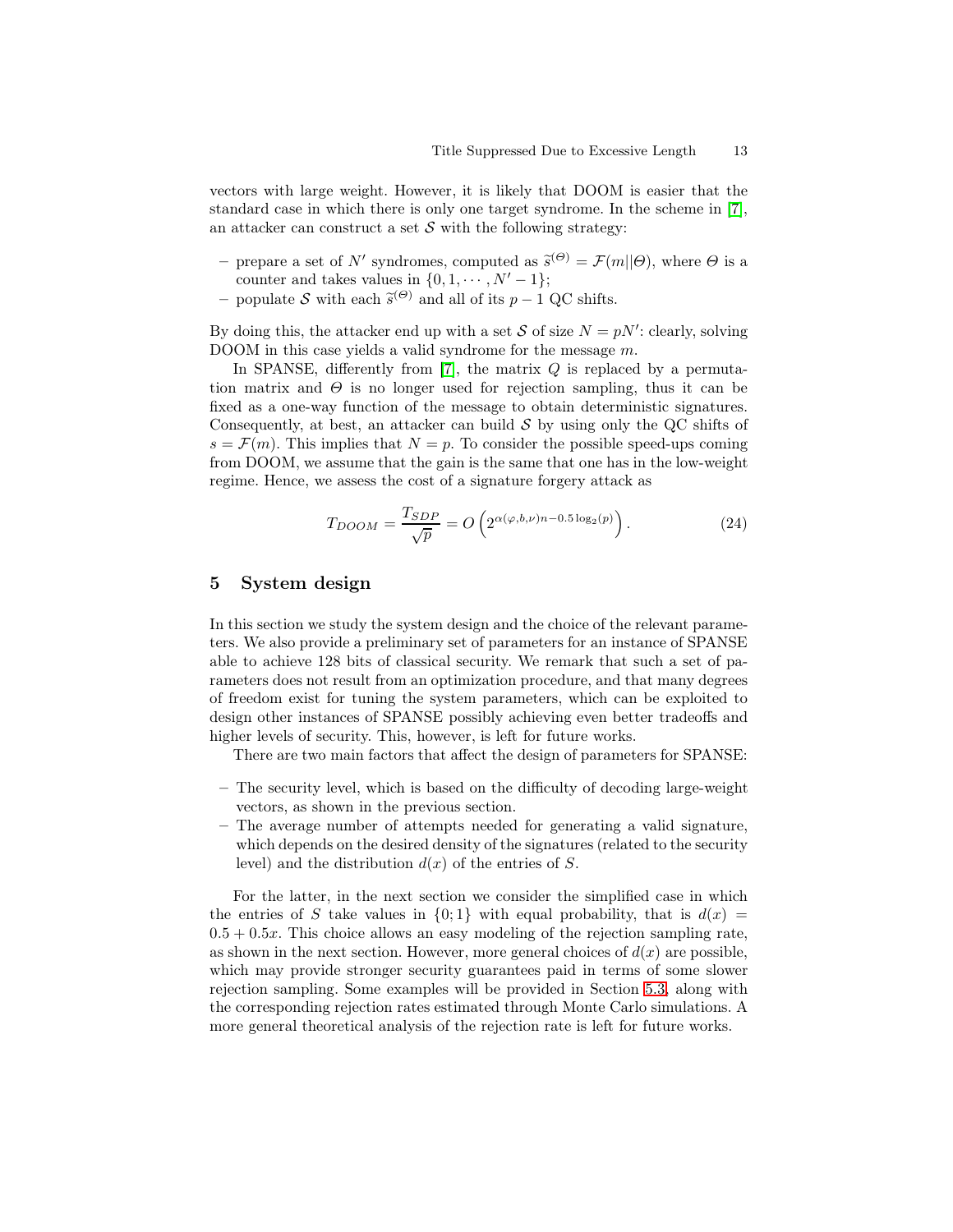#### <span id="page-13-0"></span>5.1 Rejection sampling

As described in Section [3.2,](#page-6-0) the signature generation of SPANSE may require some rejection sampling in order to guarantee that each produced signature has maximum weight  $n$ . To this end, we need to estimate the probability that a random signature is valid: the reciprocal of this probability corresponds to the average number of attempts needed to generate a valid signature.

To do this, we consider that

$$
\sigma = (c + e)S^T = cS^T + eS^T = \tilde{c} + \tilde{e},
$$

where  $c = uG$  with u having weight  $m_q$ , G is formed by rows with weight  $w_q$ , e has weight w and S has columns and rows with weight  $m<sub>S</sub>$ . In particular, e is partitioned as

$$
e = \left[ \underbrace{e'}_{\text{Length } k} \mid \mid \underbrace{e''}_{\text{Length } n-k} \right],
$$

where  $e'$  is an all-zero vector and  $e''$  has weight w. Note that u and e take values in  $\{0, 1\}$ , while  $\sigma$  generically takes values in  $\mathbb{F}_q$ . From now on, we consider the simplified case in which also the entries of G and S take values in  $\{0, 1\}$ . Note that this is not a constraint in SPANSE, and is considered in this preliminary work only for easiness of analysis.

We start by deriving the weight distribution of  $\tilde{c}$ . To this end, we consider that also c has a varying weight: indeed, each of its entries is obtained as the inner product between  $u$  and the corresponding column of  $G$ . We approximate each column of  $G$  as a vector formed by  $k$  samples of a Bernoulli variable with parameter  $\frac{w_g}{n}$ . Since  $m_g < q$ , any entry of c will be equal to x with probability

$$
\Pr[c_i = x] = \binom{m_g}{x} \left(\frac{w_g}{n}\right)^x \left(1 - \frac{w_g}{n}\right)^{m_g - x}
$$

$$
= f \frac{w_g}{n} \left(m_g, x\right). \tag{25}
$$

When  $m_g \ll k$  and  $w_g \ll n$ , one can approximate the above probability by simply considering that either  $c_i = 0$  or  $c_i = 1$ . Consequently, we approximate c as a vector of n samples of a Bernoulli variable with parameter  $\rho_c = 1 1-\frac{w_g}{n}$  $\left(\frac{w_g}{n}\right)^{m_g} \approx \frac{m_g w_g}{n}$  $\frac{g\,w_g}{n}$  .

We now consider the product  $\widetilde{c} = cS^T$ : each column of  $S^T$  has constant weight  $m_S$ , so that each entry of  $\tilde{c}$  is in the form  $\sum_{\substack{i=0 \ n_S}}^{n-1} c_i s_i$ . Again, we approximate  $s_i$ as a Bernoulli variable with parameter  $\rho_S = \frac{m_S}{n}$ . Consequently, we have

$$
\Pr\left[\tilde{c}_i = x\right] = \sum_{z=x}^{m_g w_g} f_{\rho_c}(n, z) \sum_{\substack{x'=x, x+q, \dots \\ x' \le z}} f_{\rho_S}(z, x'). \tag{26}
$$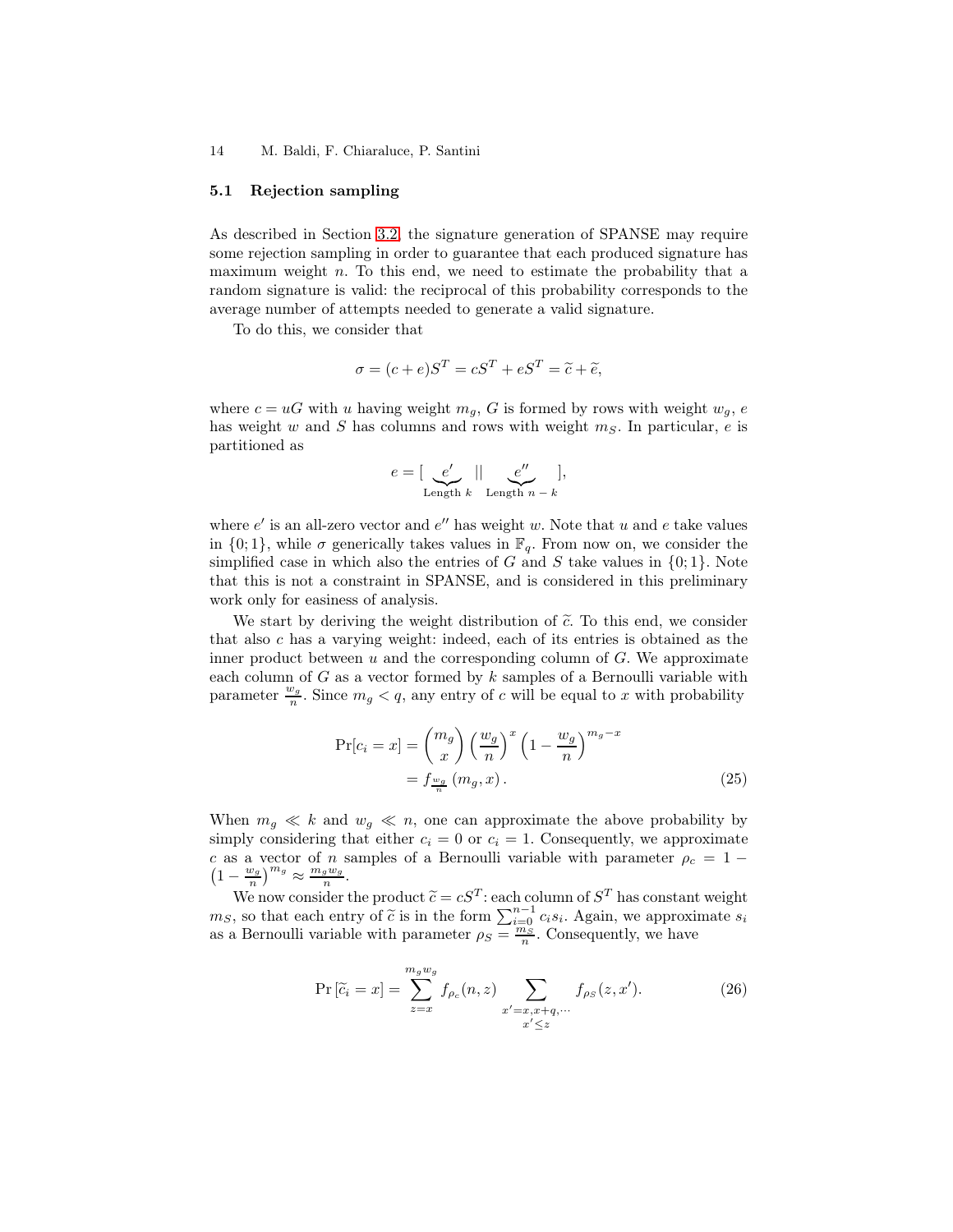We repeat the same reasoning for  $\tilde{e} = eS^{T}$ , considering that e has constant weight w only in the last  $n - k$  entries. Since  $w < q$ , we obtain

$$
\Pr\left[\widetilde{e}_i = x\right] = \binom{w}{x'} \left(\frac{m_S}{n}\right)^{x'} \left(\frac{1 - m_S}{n}\right)^{z - x'}
$$
\n
$$
= f_{\rho_S}(w, x'). \tag{27}
$$

We are finally ready to obtain the probability that an entry in  $\sigma$  is null, that is

$$
\Pr[\sigma_i = 0] = \sum_{x=0}^{q-1} \Pr[\widetilde{c} = x] \Pr[\widetilde{e} = -x]. \tag{28}
$$

So, the probability to obtain a valid signature is

$$
\Pr[\sigma \text{ is valid}] = (1 - \Pr[\sigma_i = 0])^{n}.
$$
 (29)

The reciprocal of the above probability is the average number of attempts, before a valid signature is generated.

# 5.2 Computational complexity

As we have described in the previous section, the bottleneck in the attacks consists in forgery attacks, whose running time is an exponential function of the code length n. Actually, because of the DOOM setting, the time complexity receives a small speed-up owing to the quasi-cyclicity of the code. Yet, the speedup grows with the square root of p. Also, note that the code length  $n$  is linear in p. In practice, we choose p as a very small constant (say, a few hundreds), so that the cost of forgery attacks is essentially linear in  $n$ . Then, in practice, to achieve a security level of  $\lambda$  bits we need  $n = O(\lambda)$ .

Key generation requires to compute inversions over  $\mathbb{F}_q$  (since we need to compute the systematic parity-check matrix and  $S^{-1}$ ), which can be performed with cost  $O(n^3) = O(\lambda^3)$ . The generation of a signature, instead, requires only<sup>[2](#page-14-1)</sup> vector sums and vector-matrix multiplications, so takes time  $O(n^2) = O(\lambda^2)$ . Notice that, in principle, one needs to consider also the average number of rejected signatures before a valid one is obtained. Yet, when  $q$  is large enough, the rejection rate is practically constant (and extremely close to 0). This implies that the final rejection sampling has no practical impact on the cost of the signature generation algorithm, which we consequently estimate as  $O(\lambda^2)$ . Finally, signature verification clearly comes with the same cost  $O(\lambda^2)$  since, again, only hashes and multiplications are involved.

### <span id="page-14-0"></span>5.3 System parameters

Based on the above considerations, let us consider a possible instance of SPANSE with the following parameters.

<span id="page-14-1"></span><sup>&</sup>lt;sup>2</sup> Note that computing hash functions takes time which does not depend on  $n$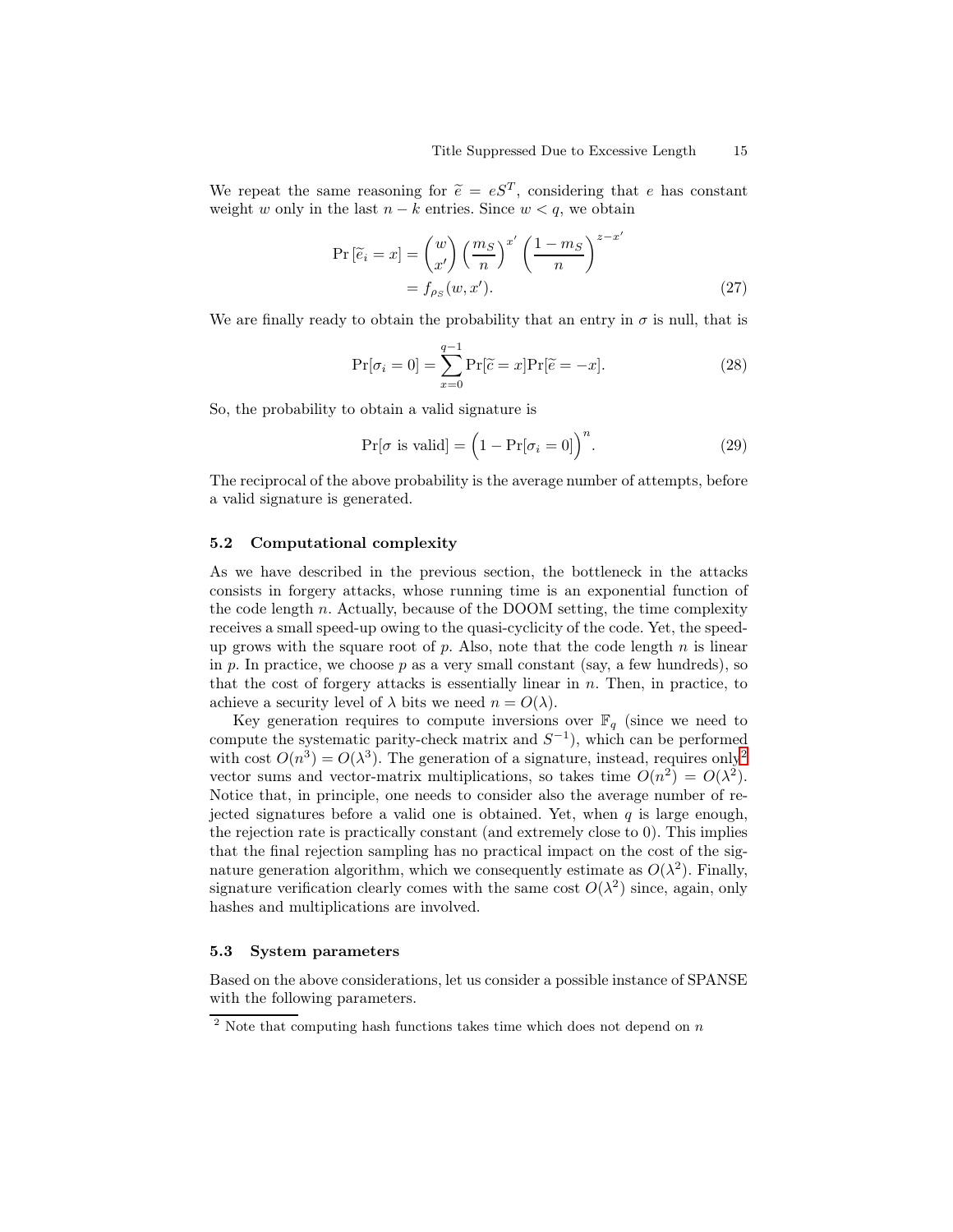- Code length:  $n = 24000$
- Code dimension:  $k = 12000$
- Circulant block size:  $p = 101$
- Field order:  $q = 127$
- Syndrome weight:  $w = 26$
- Weight of the rows of  $G: w_q = 11$
- Number of rows of G selected per generated codeword:  $m<sub>g</sub> = 12$

For the choice of the distribution of the entries of  $\mathbb{F}_q$  in each row of S, we can consider several solutions. A first simple case is that of considering a uniform binary matrix, that is,  $d(x) = 0.5+0.5x$ . Through the analysis reported in Section [5.1](#page-13-0) we can verify that this guarantees a negligible rejection rate for the system parameters we are considering. In fact, for these parameters, the probability that a produced signature is not valid (i.e., does not have full weight) is estimated as <sup>1</sup>.<sup>44</sup> · <sup>10</sup>−<sup>6</sup> , confirming that the rejection rate can, in practice, be neglected. For instance, the probability that signature generation has to be repeated for more than two times is lower than  $2^{-38}$ .

However, we may also consider other distributions for the entries of  $S$  including more elements of  $\mathbb{F}_q$ . For example, by considering  $d(x) = 0.5783 +$  $0.4167x + 0.0042x^2 + 0.00083x^{13}$  we have verified through Monte Carlo simulations that the signature rejection rate is in the order of 1%, which is still largely acceptable. Including larger values from  $\mathbb{F}_q$  in the entries of S inevitably increases the signature rejection rate. As another example, we have considered  $d(x) = 0.5775 + 0.4167x + 0.0042x^2 + 0.00083x^{13} + 0.00083x^{25}$  and verified through Monte Carlo simulations that the signature rejection rate in this case is in the order of 98.5%. Considering that the generation of each signature in SPANSE is very fast, however, such a rejection rate may still be acceptable and result in an overall fast signature generation.

From the above choice of the system parameters, it follows that:

- The public key size is  $K_s = 2436.6$  kB.
- The number of different signatures is  $N_s = 2^{263.9}$ .
- The number of different codewords is  $N_c = 2^{133.8}$ .
- The work factor of attacks based on information set decoding  $(ISD)$  is  $2^{132}$ .

Concerning the PGE+SS solver, we found that the attack is optimized with the following parameters:

$$
- b = 9;
$$

- $-\nu = 0.010725;$
- $\varphi = 0.493000$ .

The resulting cost, taking also DOOM into account, is  $2^{131.6}$ .

### 6 Conclusion

We have introduced SPANSE, a code-based digital signature scheme exploiting the hash-and-sign paradigm and the difficulty of performing decoding of largeweight vectors for random-like codes. The new scheme stems from the previous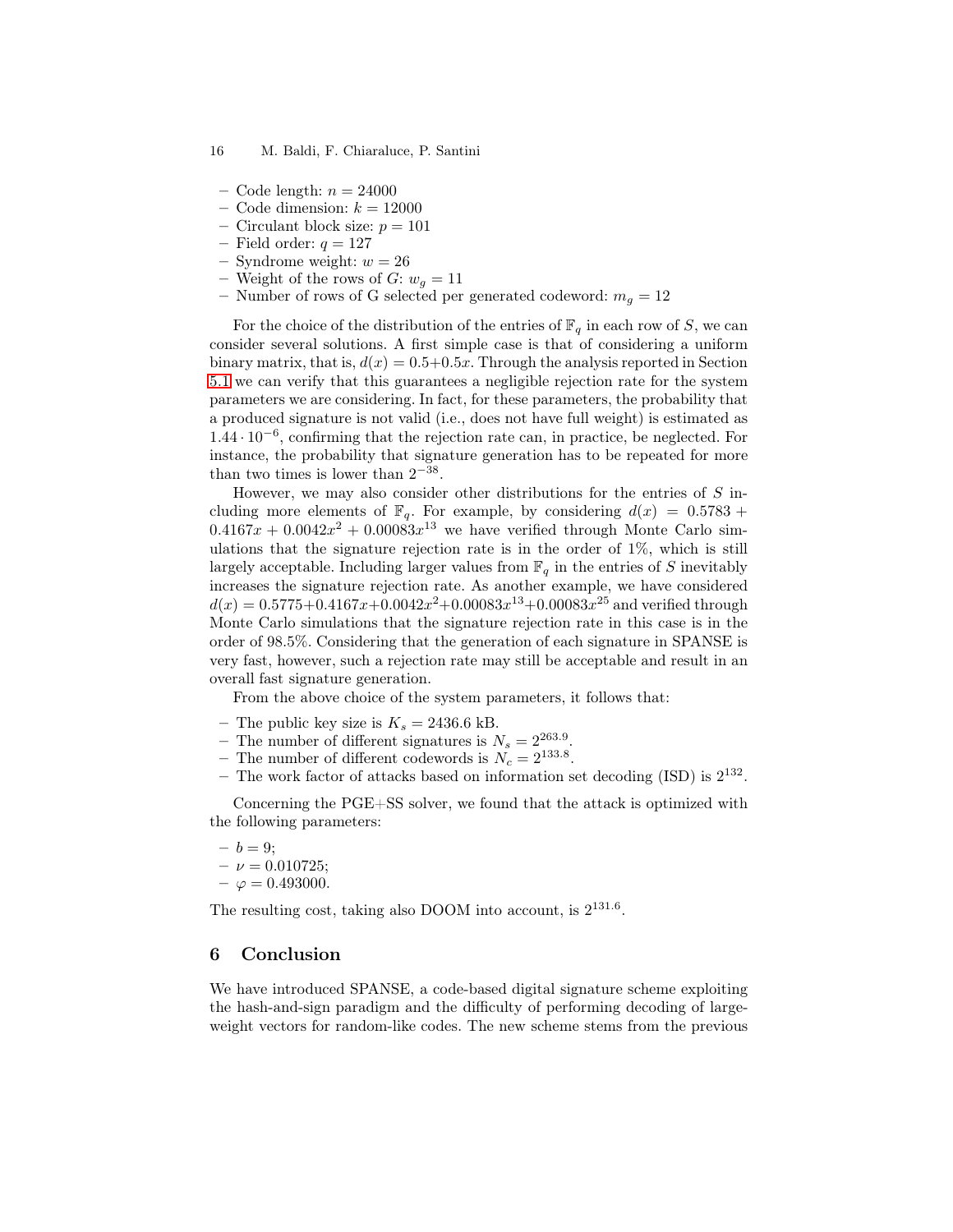proposal in [\[7\]](#page-16-2), but prevents the applicability of attacks exploiting sparse matrices by replacing them with dense ones. This is paid in terms of public key size, which is increased by the use of non-binary codes defined over  $\mathbb{F}_q$  instead of the binary ones that were used in [\[7\]](#page-16-2). However, the resulting public keys appear to be in the order of 2.5 MB for 128 bits of classical security, which seems a reasonable size. Moreover, the new system exploits a straightforward signature generation procedure, only based on vector-matrix operations, which makes it intrinsically faster than alternative systems requiring decoding for signature generation.

In this first work we only studied the case of one-time keys, showing that known attacks have exponential complexity and allow devising secure instances under such a setting. The multiple-time case needs the introduction of an additional rejection sampling stage to tune the distribution of produced signatures, and will be studied in future works.

# <span id="page-16-3"></span>References

- 1. Aguilar, C., Gaborit, P., Schrek, J.: A new zero-knowledge code based identification scheme with reduced communication. In: 2011 IEEE Information Theory Workshop (ITW). pp. 648–652. Paraty, Brazil (Oct 2011)
- <span id="page-16-1"></span>2. Aguilar-Melchor, C., Blazy, O., Deneuville, J.C., Gaborit, P., Zémor, G.: Efficient encryption from random quasi-cyclic codes. IEEE Transactions on Information Theory 64(5), 3927–3943 (2018). <https://doi.org/10.1109/TIT.2018.2804444>
- <span id="page-16-9"></span>3. Apon, D., Perlner, R., Robinson, A., Santini, P.: Cryptanalysis of LEDAcrypt. In: Micciancio, D., Ristenpart, T. (eds.) Advances in Cryptology – CRYPTO 2020. pp. 389–418. Springer International Publishing, Cham (2020)
- <span id="page-16-7"></span>4. Baldi, M., Barenghi, A., Chiaraluce, F., Pelosi, G., Santini, P.: LEDAkem: A postquantum key encapsulation mechanism based on qc-ldpc codes. In: Lange, T., Steinwandt, R. (eds.) Post-Quantum Cryptography. pp. 3–24. Springer International Publishing, Cham (2018)
- <span id="page-16-8"></span>5. Baldi, M., Barenghi, A., Chiaraluce, F., Pelosi, G., Santini, P.: LEDAcrypt: QC-LDPC code-based cryptosystems with bounded decryption failure rate. In: Baldi, M., Persichetti, E., Santini, P. (eds.) Code-Based Cryptography. pp. 11–43. Springer International Publishing, Cham (2019)
- <span id="page-16-6"></span>6. Baldi, M., Battaglioni, M., Chiaraluce, F., Horlemann-Trautmann, A.L., Persichetti, E., Santini, P., Weger, V.: A new path to code-based signatures via identification schemes with restricted errors (2021), <https://arxiv.org/abs/2008.06403>
- <span id="page-16-2"></span>7. Baldi, M., Bianchi, M., Chiaraluce, F., Rosenthal, J., Schipani, D.: Using LDGM codes and sparse syndromes to achieve digital signatures. In: Gaborit, P. (ed.) Post-Quantum Cryptography, Lecture Notes in Computer Science, vol. 7932, pp. 1–15. Springer Berlin Heidelberg (2013)
- <span id="page-16-5"></span>8. Barenghi, A., Biasse, J.F., Persichetti, E., Santini, P.: LESS-FM: fine-tuning signatures from the code equivalence problem. In: International Conference on Post-Quantum Cryptography. pp. 23–43. Springer (2021)
- <span id="page-16-0"></span>9. Barg, S.: Some new NP-complete coding problems. Problemy Peredachi Informatsii 30(3), 23–28 (1994)
- <span id="page-16-4"></span>10. Bellini, E., Caullery, F., Gaborit, P., Manzano, M., Mateu, V.: Improved Veron identification and signature schemes in the rank metric. In: 2019 IEEE International Symposium on Information Theory (ISIT). pp. 1872–1876. Paris, France (2019)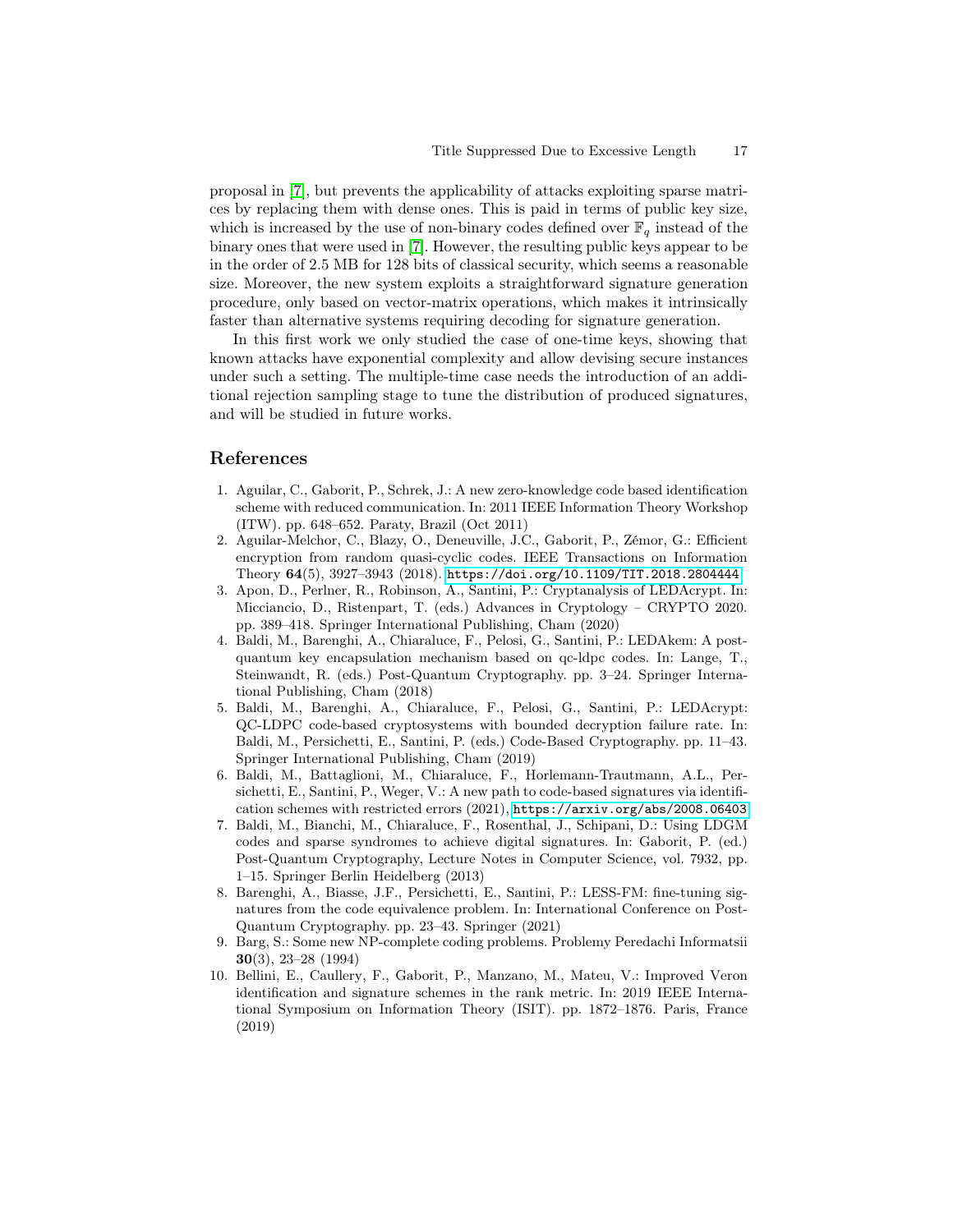- 18 M. Baldi, F. Chiaraluce, P. Santini
- <span id="page-17-15"></span><span id="page-17-0"></span>11. Berlekamp, E., McEliece, R., van Tilborg, H.: On the inherent intractability of certain coding problems. IEEE Trans. Inform. Theory 24(3), 384–386 (May 1978)
- 12. Bettaieb, S., Bidoux, L., Blazy, O., Gaborit, P.: Zero-knowledge reparation of the véron and ags code-based identification schemes. In: 2021 IEEE International Symposium on Information Theory (ISIT). pp. 55–60. IEEE (2021)
- <span id="page-17-12"></span>13. Cayrel, P.L., Véron, P., El Yousfi Alaoui, S.M.: A zero-knowledge identification scheme based on the q-ary syndrome decoding problem. In: Biryukov, A., Gong, G., Stinson, D.R. (eds.) Selected Areas in Cryptography. pp. 171–186. Springer Berlin Heidelberg, Berlin, Heidelberg (2011)
- <span id="page-17-5"></span>14. Courtois, N., Finiasz, M., Sendrier, N.: How to achieve a McEliece-based digital signature scheme. Cryptology ePrint Archive, Report 2001/010 (2001), <http://eprint.iacr.org/>
- <span id="page-17-9"></span>15. Debris-Alazard, T., Sendrier, N., Tillich, J.P.: Wave: A new family of trapdoor one-way preimage sampleable functions based on codes. In: Galbraith, S.D., Moriai, S. (eds.) Advances in Cryptology – ASIACRYPT 2019. pp. 21–51. Springer International Publishing, Cham (2019)
- <span id="page-17-13"></span>16. El Yousfi Alaoui, S.M., Cayrel, P.L., El Bansarkhani, R., Hoffmann, G.: Codebased identification and signature schemes in software. In: Cuzzocrea, A., Kittl, C., Simos, D.E., Weippl, E., Xu, L. (eds.) Security Engineering and Intelligence Informatics. pp. 122–136. Springer Berlin Heidelberg (2013)
- <span id="page-17-8"></span>17. Faugère, J.C., Otmani, A., Perret, L., Tillich, J.P.: A distinguisher for high rate McEliece cryptosystems. In: Proc. IEEE Information Theory Workshop (ITW). pp. 282–286. Paraty, Brazil (Oct 2011)
- <span id="page-17-11"></span>18. Fiat, A., Shamir, A.: How to prove yourself: Practical solutions to identification and signature problems. In: Odlyzko, A.M. (ed.) Advances in Cryptology — CRYPTO' 86. pp. 186–194. Springer Berlin Heidelberg, Berlin, Heidelberg (1987)
- <span id="page-17-14"></span>19. Gueron, S., Persichetti, E., Santini, P.: Designing a practical code-based signature scheme from zero-knowledge proofs with trusted setup. Cryptography  $6(1)$ , 5 (2022)
- <span id="page-17-6"></span>20. Kabatianskii, G., Krouk, E., Smeets, B.: A digital signature scheme based on random error correcting codes. In: Proc. 6th IMA Int. Conf. on Cryptography and Coding. pp. 161–167. London, UK (1997)
- <span id="page-17-16"></span>21. Lyubashevsky, V.: Lattice signatures without trapdoors. In: Pointcheval, D., Johansson, T. (eds.) Advances in Cryptology – EUROCRYPT 2012. pp. 738–755. Springer Berlin Heidelberg, Berlin, Heidelberg (2012)
- <span id="page-17-1"></span>22. McEliece, R.J.: A public-key cryptosystem based on algebraic coding theory. DSN Progress Report pp. 114–116 (1978)
- <span id="page-17-3"></span>23. Misoczki, R., Tillich, J.P., Sendrier, N., Barreto, P.S.L.M.: MDPC-McEliece: New McEliece variants from moderate density parity-check codes. In: 2013 IEEE International Symposium on Information Theory. pp. 2069–2073 (2013). <https://doi.org/10.1109/ISIT.2013.6620590>
- <span id="page-17-4"></span>24. National Institute of Standards and Technology: Post-quantum crypto project (Dec 2016), <http://csrc.nist.gov/groups/ST/post-quantum-crypto/>
- <span id="page-17-2"></span>25. Niederreiter, H.: Knapsack-type cryptosystems and algebraic coding theory. Probl. Contr. and Inform. Theory 15, 159–166 (1986)
- <span id="page-17-7"></span>26. Otmani, A., Tillich, J.P.: An efficient attack on all concrete KKS proposals. In: Yang, B.Y. (ed.) Post-Quantum Cryptography. pp. 98–116. Springer Berlin Heidelberg, Berlin, Heidelberg (2011)
- <span id="page-17-10"></span>27. Phesso, A., Tillich, J.P.: An Efficient Attack on a Code-Based Signature Scheme, pp. 86–103. Springer International Publishing, Cham (2016)